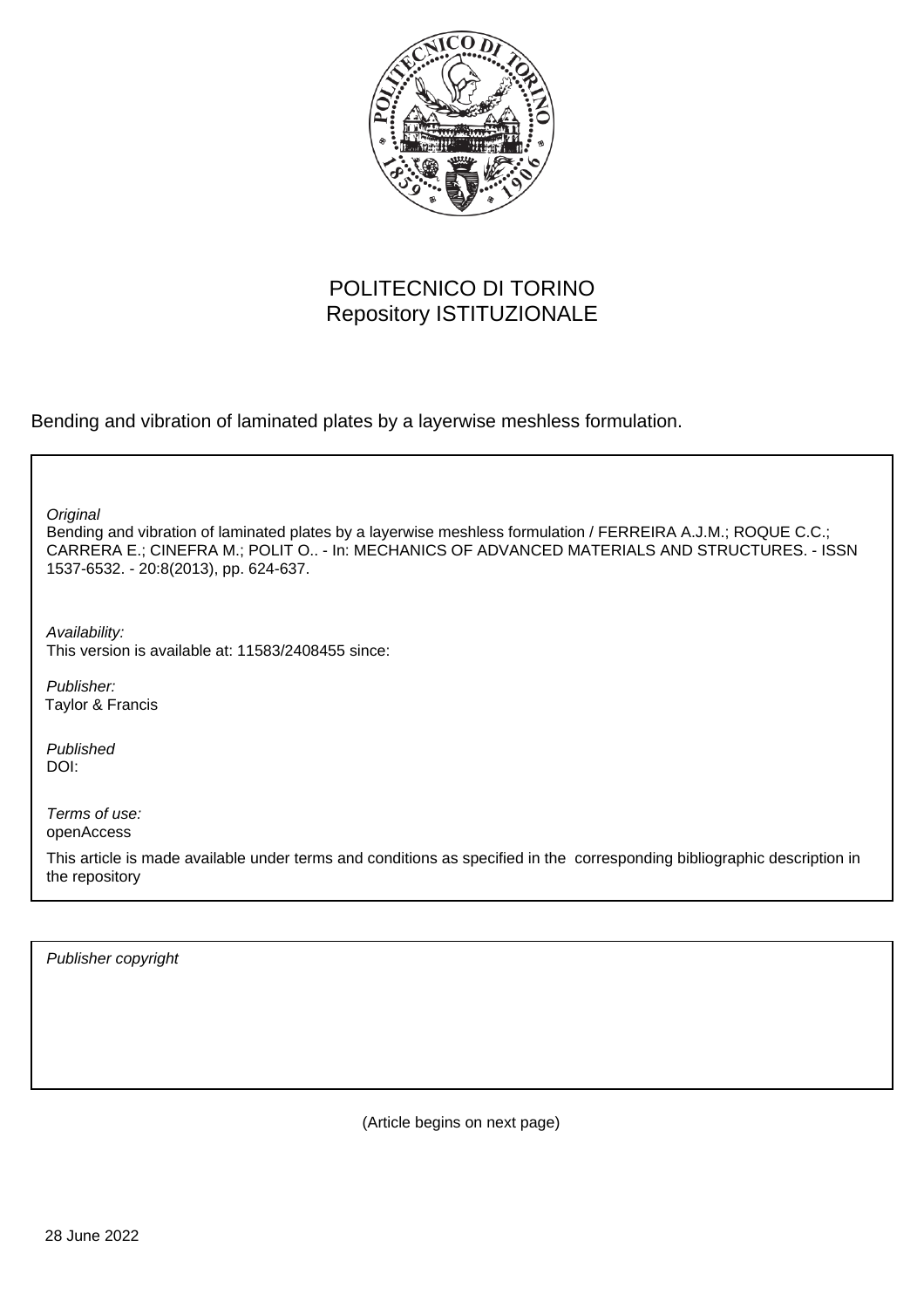# Bending and vibration of laminated plates by a layerwise formulation and collocation with radial basis functions

A. J. M. Ferreira<sup>a</sup>, C. M. C. Roque<sup>b</sup>, E. Carrera<sup>c</sup>, M. Cinefra<sup>c</sup>, O. Polit<sup> $d$ </sup>,

<sup>a</sup>*Departamento de Engenharia Mecânica, Faculdade de Engenharia, Universidade do Porto, Rua Dr. Roberto Frias, 4200-465 Porto, Portugal*

b *INEGI, Faculdade de Engenharia, Universidade do Porto, Rua Dr. Roberto Frias, 4200-465 Porto, Portugal*

<sup>c</sup>*Departament of Aeronautics and Aerospace Engineering, Politecnico di Torino, Corso Duca degli Abruzzi, 24, 10129 Torino, Italy*

<sup>d</sup>*Université Paris Ouest - Nanterre, 50 rue de Sevres, 92410 Ville d'Avray, France*

#### Abstract

This paper addresses the static deformations and free vibration analysis of laminated composite and sandwich plates by collocation with radial basis functions, according to a Layerwise formulation. The present layerwise approach accounts for through-the-thickness deformations. The equations of motion and the boundary conditions are obtained by the Carrera's Unified Formulation, and further interpolated by collocation with radial basis functions.

## 1 Introduction

The material properties of layered or sandwich composites introduce strong discontinuities of the deformed pseudo-normal to the middle surface at the interfaces, see Fig. 1.

This zig-zag (ZZ) effect i(see an historical review on zig-zag theories by Carrera [1]), makes difficult the use of classical theories such as Kirchhoff [2] or Reissner-Mindlin [3,4] type theories, due to the fact that all layers share the same degrees-of-freedom.

In recent years, radial basis functions (RBFs) proved to be an accurate technique for interpolating data and functions. A radial basis function,  $\phi(\Vert x - \Vert)$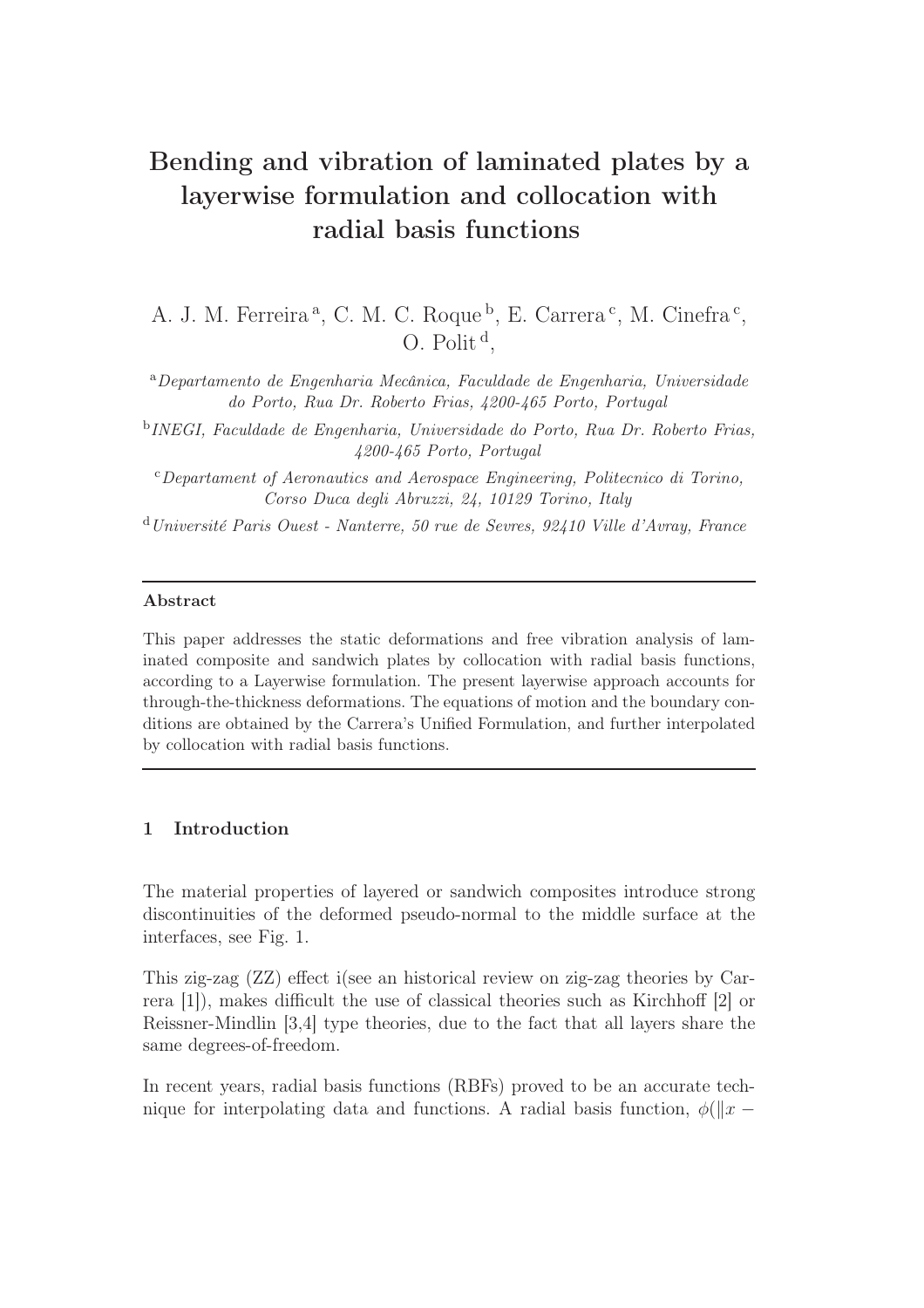

Fig. 1. Scheme of the layerwise assumptions for a three-layered laminate

 $x_j$ <sup> $\parallel$ </sup>) depends on the Euclidian distance between distinct data centers  $x_j$ ,  $j =$  $1, 2, ..., N \in \mathbb{R}^n$ , also called collocation points. Kansa [5] introduced the concept of solving PDEs by an unsymmetric RBF collocation method based upon the MQ interpolation functions. The use of alternative methods to the Finite Element Methods for the analysis of plates, such as the meshless methods based on radial basis functions is atractive due to the absence of a mesh and the ease of collocation methods. The authors have recently applied the RBF collocation to the static deformations of composite beams and plates [6–8].

In this paper it is investigated for the first time how the Unified Formulation can be combined with radial basis functions to the analysis of thick laminated plates, using a layerwise formulation, allowing for through-the-thickness deformations. The quality of the present method in predicting static deformations and free vibrations of thin and thick laminated and sandwich plates is compared and discussed with other methods in some numerical examples.

## 2 The Unified Formulation for the Layerwise theory

The Unified Formulation (UF) proposed by Carrera [9,10], also known as CUF, has been applied in several finite element analysis, either using the Principle of Virtual Displacements, or by using the Reissner's Mixed Variational theorem. The stiffness matrix components, the external force terms or the inertia terms can be obtained directly with this UF, irrespective of the shear deformation theory being considered.

For the sake of completeness, the Carrera's Unified formulation [9,10] is briefly reviewed. It is shown how to obtain the fundamental nuclei, which allows the derivation of the equations of motion and boundary conditions, for the present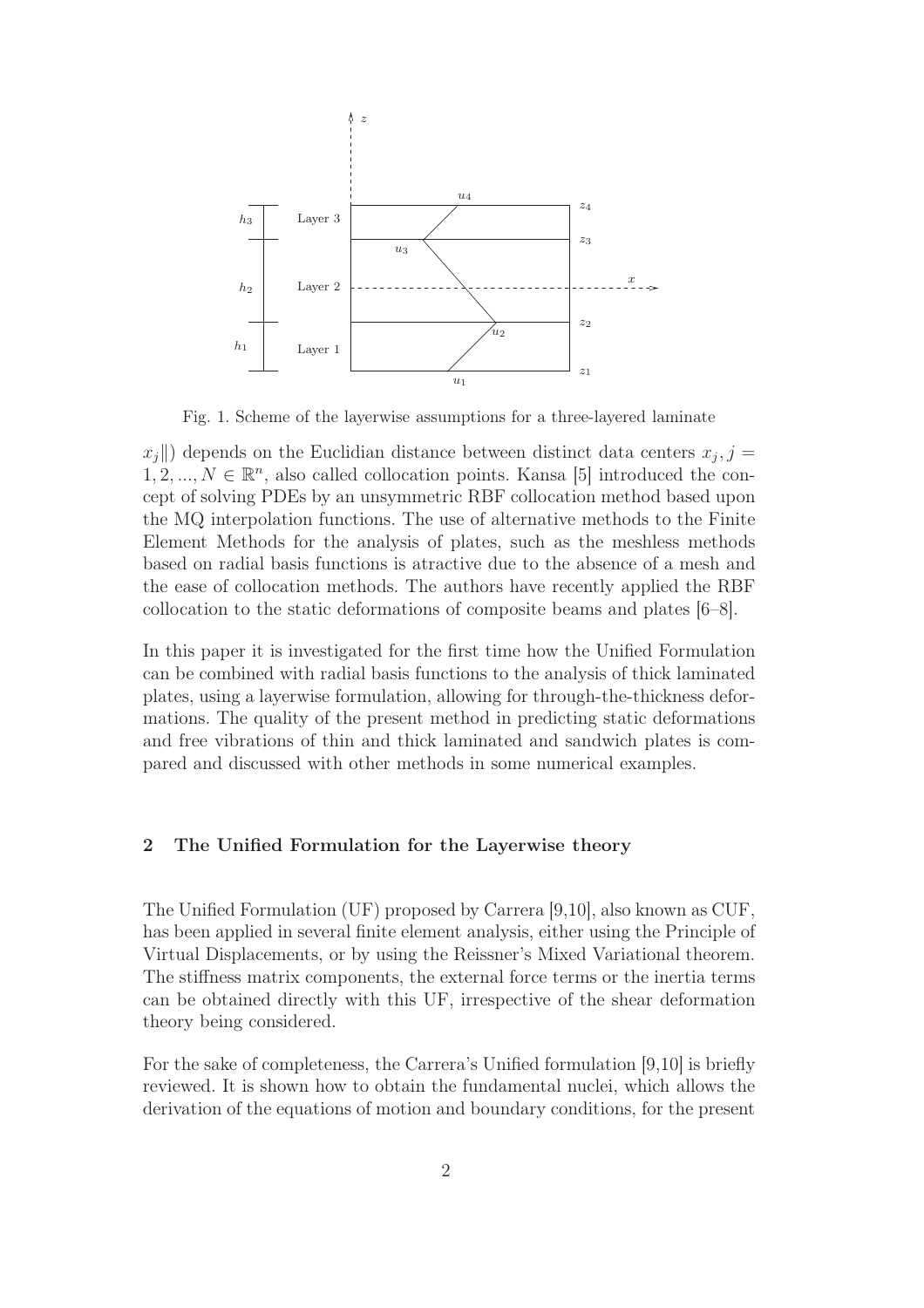RBF collocation.

## 2.1 Governing equations and boundary conditions in the framework of Unified Formulation

A multi-layered plate with  $N_l$  layers is considered. The Principle of Virtual Displacements (PVD) for the mechanical case is defined as:

$$
\sum_{k=1}^{N_l} \int_{\Omega_k} \int_{A_k} \left\{ \delta \epsilon_{pG}^k \sigma_{pC}^T + \delta \epsilon_{nG}^k \sigma_{nC}^T \right\} d\Omega_k dz = \sum_{k=1}^{N_l} \delta L_e^k \tag{1}
$$

where  $\Omega_k$  and  $A_k$  are the integration domains in plane  $(x,y)$  and z direction, respectively. Here,  $k$  indicates the layer and  $T$  the transpose of a vector, and  $\delta L_e^k$  is the external work for the *k*<sup>th</sup> layer. G means geometrical relations and C constitutive equations.

Stresses and strains are separated into in-plane and normal components, denoted respectively by the subscripts  $p$  and  $n$ . The mechanical strains in the kth layer can be related to the displacement field  $\mathbf{u}^k = \{u^k_x, u^k_y, u^k_z\}$  via the geometrical relations:

$$
\epsilon_{pG}^k = [\epsilon_{xx}, \epsilon_{yy}, \gamma_{xy}]^{kT} = \mathbf{D}_p^k \mathbf{u}^k ,
$$
  
\n
$$
\epsilon_{nG}^k = [\gamma_{xz}, \gamma_{yz}, \epsilon_{zz}]^{kT} = (\mathbf{D}_{np}^k + \mathbf{D}_{nz}^k) \mathbf{u}^k ,
$$
\n(2)

wherein the differential operator arrays are defined as follows:

$$
\mathbf{D}_{p}^{k} = \begin{bmatrix} \partial_{x} & 0 & 0 \\ 0 & \partial_{y} & 0 \\ \partial_{y} & \partial_{x} & 0 \end{bmatrix}, \quad \mathbf{D}_{np}^{k} = \begin{bmatrix} 0 & 0 & \partial_{x} \\ 0 & 0 & \partial_{y} \\ 0 & 0 & 0 \end{bmatrix}, \quad \mathbf{D}_{nz}^{k} = \begin{bmatrix} \partial_{z} & 0 & 0 \\ 0 & \partial_{z} & 0 \\ 0 & 0 & \partial_{z} \end{bmatrix}, \quad (3)
$$

The 3D constitutive equations are given as:

$$
\sigma_{pC}^{k} = \mathbf{C}_{pp}^{k} \epsilon_{pG}^{k} + \mathbf{C}_{pn}^{k} \epsilon_{nG}^{k}
$$
\n
$$
\sigma_{nC}^{k} = \mathbf{C}_{np}^{k} \epsilon_{pG}^{k} + \mathbf{C}_{nn}^{k} \epsilon_{nG}^{k}
$$
\n(4)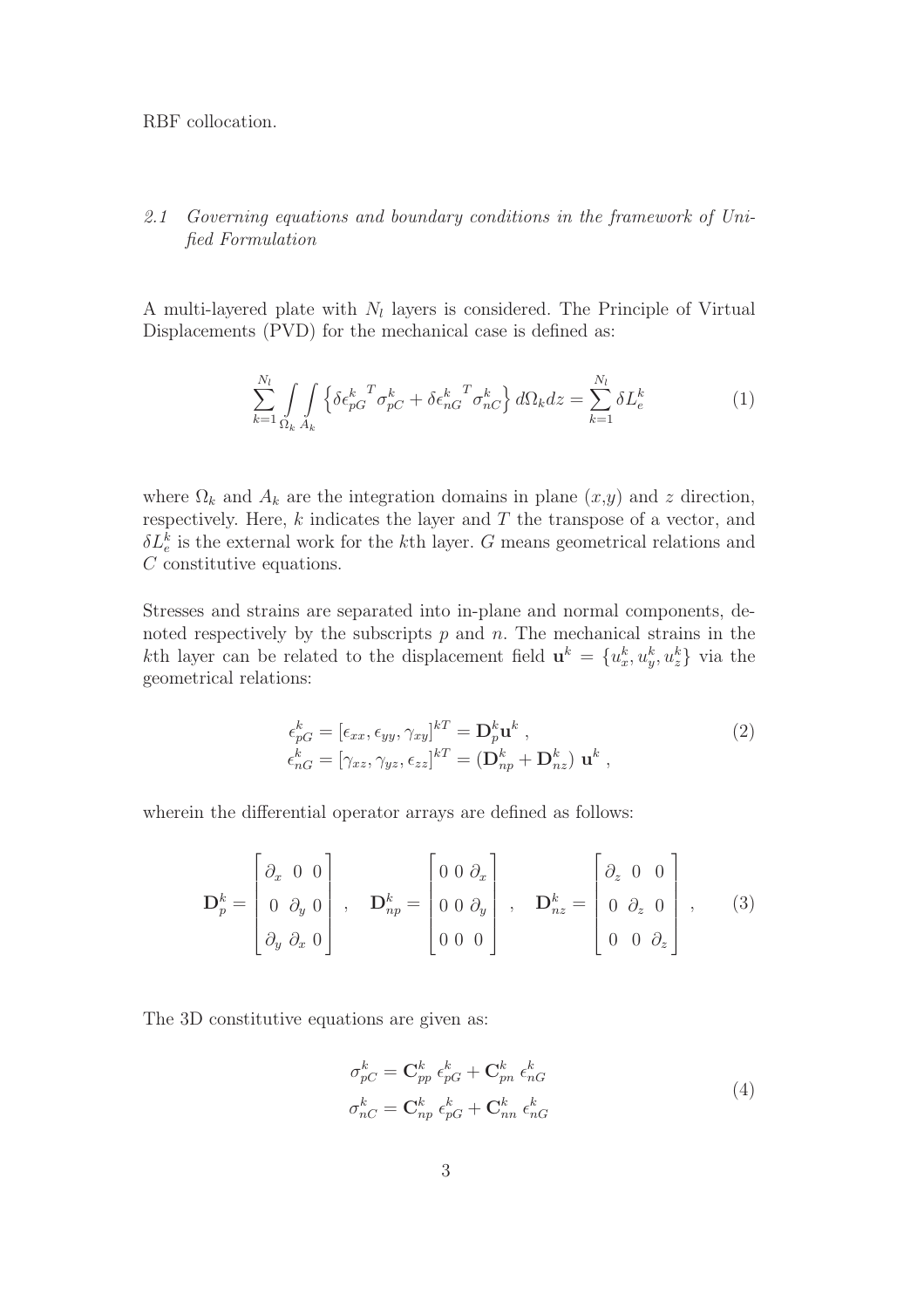with

$$
\mathbf{C}_{pp}^{k} = \begin{bmatrix} C_{11} & C_{12} & C_{16} \\ C_{12} & C_{22} & C_{26} \\ C_{16} & C_{26} & C_{66} \end{bmatrix} \qquad \mathbf{C}_{pn}^{k} = \begin{bmatrix} 0 & 0 & C_{13} \\ 0 & 0 & C_{23} \\ 0 & 0 & C_{36} \end{bmatrix}
$$
\n
$$
\mathbf{C}_{np}^{k} = \begin{bmatrix} 0 & 0 & 0 \\ 0 & 0 & 0 \\ 0 & 0 & 0 \\ C_{13} & C_{23} & C_{36} \end{bmatrix} \qquad \mathbf{C}_{nn}^{k} = \begin{bmatrix} C_{55} & C_{45} & 0 \\ C_{45} & C_{44} & 0 \\ 0 & 0 & C_{33} \end{bmatrix}
$$
\n(5)

The three displacement components  $u_x$ ,  $u_y$  and  $u_z$  and their relative variations can be modelled as:

$$
(u_x, u_y, u_z) = F_\tau (u_{x\tau}, u_{y\tau}, u_{z\tau}) \qquad (\delta u_x, \delta u_y, \delta u_z) = F_s (\delta u_{xs}, \delta u_{ys}, \delta u_{zs}) \tag{6}
$$

with Taylor expansions from first up to  $4^{th}$  order:  $F_0 = z^0 = 1, F_1 = z^1 = z$ ,  $\ldots, F_N = z^N, \ldots, F_4 = z^4$  if an Equivalent Single Layer (ESL) approach is used.

In case of Layer Wise  $(LW)$  models, each layer k of the given multi-layered structure is separately considered:

$$
(u_x^k, u_y^k, u_z^k) = F_\tau^k (u_{xx}^k, u_{y\tau}^k, u_{z\tau}^k) \qquad (\delta u_x^k, \delta u_y^k, \delta u_z^k) = F_s^k (\delta u_{xs}^k, \delta u_{ys}^k, \delta u_{zs}^k)
$$
\n(7)

where combinations of Legendre polynomials are employed as thickness functions:

$$
F_t = \frac{P_0 + P_1}{2} \qquad F_b = \frac{P_0 - P_1}{2} \qquad F_l = P_l - P_{l-2}
$$
  
with  $\tau, s = t, b, l$  and  $l = 2, ..., 14$  (8)

Here, t and b indicate the top and bottom values for each layer,  $P_l$  are the Legendre polynomials  $(P_0 = 1, P_1 = \zeta_k, P_2 = \frac{(3\zeta_k^2 - 1)}{2}$  $\frac{2}{2}$  and so on) with  $\zeta_k = \frac{2z^k}{h^k}$  $h^k$ that is the non-dimensionalized thickness coordinate ranging from −1 to +1 in each layer k.  $z_k$  is the local coordinate and  $h_k$  is the thickness of the kth layer.

The chosen functions have the following interesting properties:

$$
\zeta_k = +1: \quad F_t = 1; \quad F_b = 0; \quad F_l = 0 \quad \text{at the top}
$$
\n
$$
\zeta_k = -1: \quad F_t = 0; \quad F_b = 1; \quad F_l = 0 \quad \text{at the bottom}
$$
\n(9)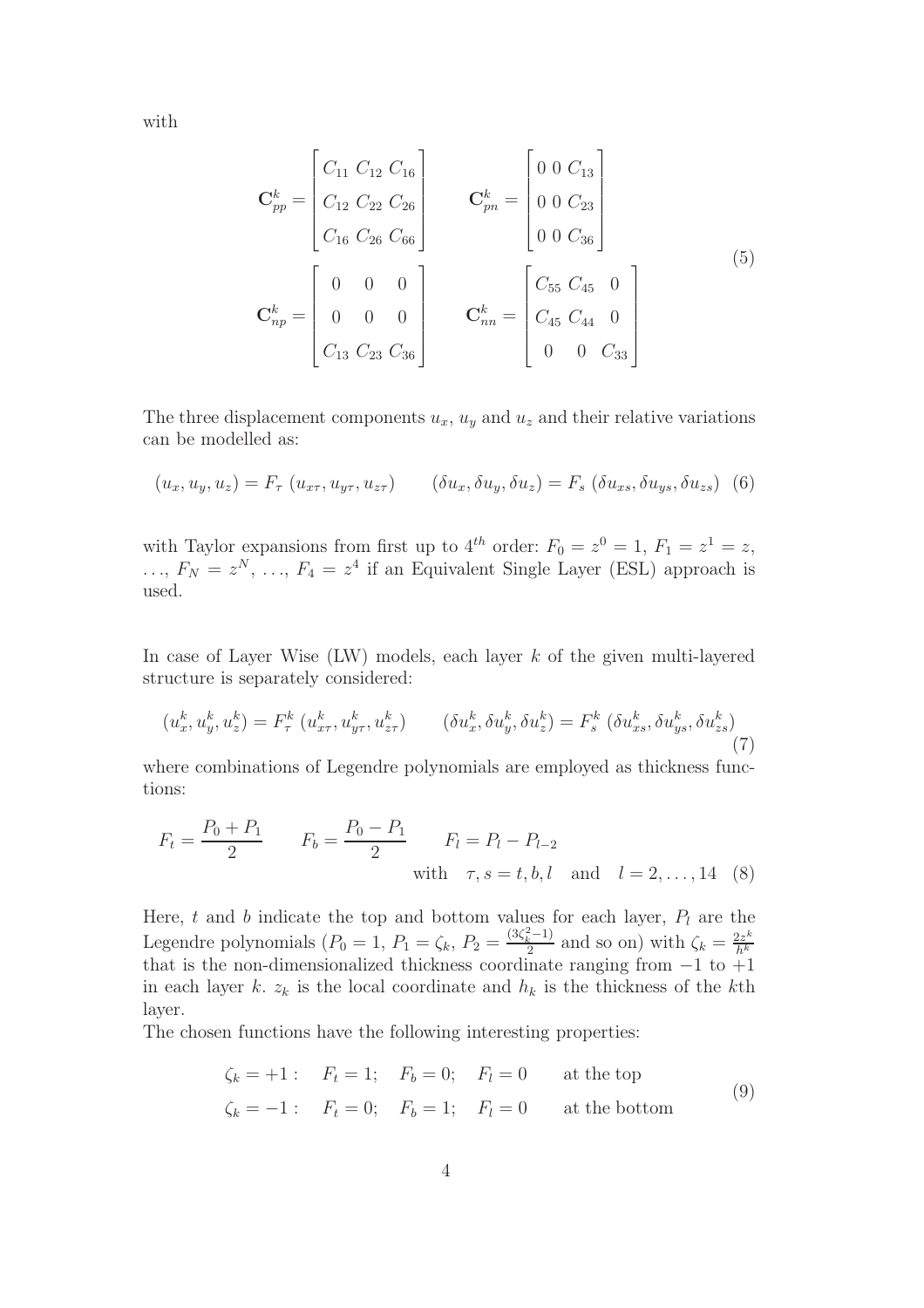It is obvious that for a single layer shell the ESL and LW evaluations coincide.

In the present formulation, we choose

$$
F_t^k = \left[\frac{1 - 2/h_k \left(z - \frac{1}{2} \left(z_k + z_{k+1}\right)\right)}{2} \quad \frac{1 + 2/h_k \left(z - \frac{1}{2} \left(z_k + z_{k+1}\right)\right)}{2}\right]
$$

for displacements  $u, v, w$ . Note that  $z_k, z_{k+1}$  correspond to the bottom and top  $z$ -coordinates for each layer k. We then obtain all terms of the equations of motion by integrating through the thickness direction.

It is interesting to note that under this combination of the Unified Formulation and RBF collocation, the collocation code depends only on the choice of  $F_t, F_s$ , in order to solve this type of problems. We designed a MATLAB code that just by changing  $F_t$ ,  $F_s$  can analyse static deformations and free vibrations for any type of  $\overline{C}^{\circ}$  shear deformation theory.

In figure 2 it is shown the assembling procedures on layer k for LW approach.



Fig. 2. Assembling procedure for LW approach.

Substituting the geometrical relations, the constitutive equations and the unified formulation into the variational statement PVD, for the kth layer, one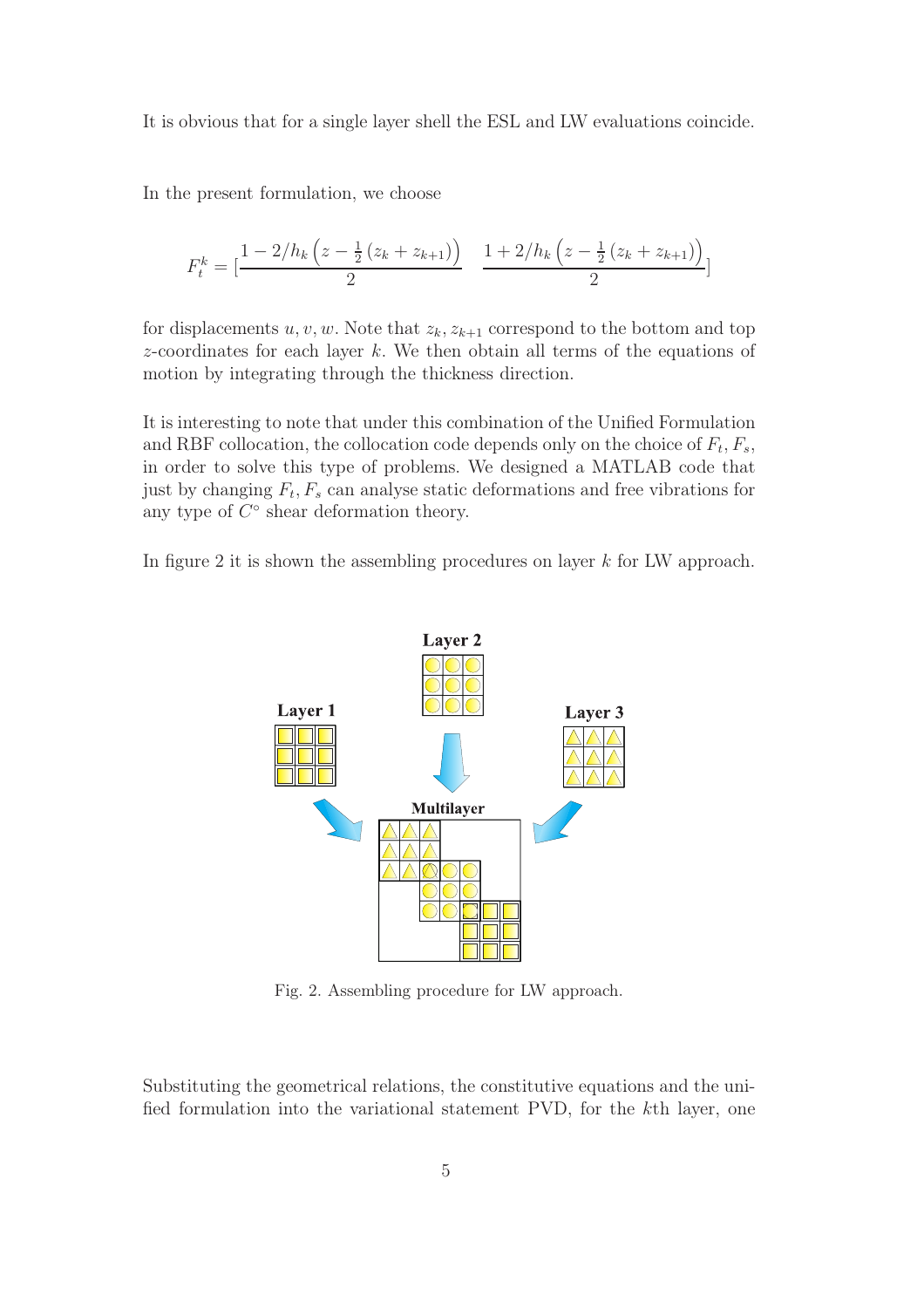has:

$$
\int_{\Omega_k} \int_{A_k} \left[ (\mathbf{D}_p^k \ F_s \delta \mathbf{u}_s^k)^T (\mathbf{C}_{pp}^k \mathbf{D}_p^k \ F_\tau \mathbf{u}_\tau^k + \mathbf{C}_{pn}^k (\mathbf{D}_{n\Omega}^k + \mathbf{D}_{nz}^k) F_\tau \mathbf{u}_\tau^k) + ((\mathbf{D}_{n\Omega}^k + \mathbf{D}_{nz}^k) F_s \delta \mathbf{u}_s^k)^T (\mathbf{C}_{np}^k \mathbf{D}_p^k \ F_\tau \mathbf{u}_\tau^k + \mathbf{C}_{nn}^k (\mathbf{D}_{n\Omega}^k + \mathbf{D}_{nz}^k) F_\tau \mathbf{u}_\tau^k) \right] d\Omega_k dz = \delta L_e^k
$$
\n(10)

At this point, the formula of integration by parts is applied:

$$
\int_{\Omega_k} \left( (\mathbf{D}_{\Omega}) \delta \mathbf{a}^k \right)^T \mathbf{a}^k d\Omega_k = - \int_{\Omega_k} \delta \mathbf{a}^{k} \left( (\mathbf{D}_{\Omega}^T) \mathbf{a}^k \right) d\Omega_k + \int_{\Gamma_k} \delta \mathbf{a}^{k} \left( (\mathbf{I}_{\Omega}) \mathbf{a}^k \right) d\Gamma_k
$$
\n(11)

where  $\mathbf{I}_\Omega$  matrix is obtained applying the  $Gradient~theorem;$ 

$$
\int_{\Omega} \frac{\partial \psi}{\partial x_i} dv = \oint_{\Gamma} n_i \psi ds \tag{12}
$$

being  $n_i$  the components of the normal  $\hat{n}$  to the boundary along the direction i. After integration by parts, the governing equations and boundary conditions for the plate in the mechanical case are obtained:

$$
\int_{\Omega_k} \int_{A_k} (\delta \mathbf{u}_s^k)^T \Big[ \Big( \Big( - \mathbf{D}_p^k \Big)^T \Big( \mathbf{C}_{pp}^k (\mathbf{D}_p^k) + \mathbf{C}_{pn}^k (\mathbf{D}_{n\Omega}^k + \mathbf{D}_{nz}^k) + \Big( - \mathbf{D}_{n\Omega}^k + \mathbf{D}_{nz}^k \Big)^T \Big( \mathbf{C}_{np}^k (\mathbf{D}_p^k) + \mathbf{C}_{nn}^k (\mathbf{D}_{n\Omega}^k + \mathbf{D}_{nz}^k) \Big) \Big) \mathbf{F}_{\tau} \mathbf{F}_s \mathbf{u}_{\tau}^k \Big] dxdydz + \int_{\Omega_k} \int_{A_k} (\delta \mathbf{u}_s^k)^T \Big[ \Big( \mathbf{I}_p^{kT} \Big( \mathbf{C}_{pp}^k (\mathbf{D}_p^k) + \mathbf{C}_{pn}^k (\mathbf{D}_{n\Omega}^k + \mathbf{D}_{nz}^k) \Big) + \mathbf{I}_{np}^{kT} \Big( \mathbf{C}_{np}^k (\mathbf{D}_p^k) + \mathbf{C}_{nn}^k (\mathbf{D}_{n\Omega}^k + \mathbf{D}_{nz}^k) \Big) \Big) \mathbf{F}_{\tau} \mathbf{F}_s \mathbf{u}_{\tau}^k \Big] dxdydz = \int_{\Omega_k} \delta \mathbf{u}_s^{kT} F_s \mathbf{p}_u^k d\Omega_k .
$$
\n(13)

where  $I_p^k$  and  $I_{np}^k$  depend on the boundary geometry:

$$
\mathbf{I}_{p}^{k} = \begin{bmatrix} n_{x} & 0 & 0 \\ 0 & n_{y} & 0 \\ n_{y} & n_{x} & 0 \end{bmatrix}, \quad \mathbf{I}_{np}^{k} = \begin{bmatrix} 0 & 0 & n_{x} \\ 0 & 0 & n_{y} \\ 0 & 0 & 0 \end{bmatrix}.
$$
 (14)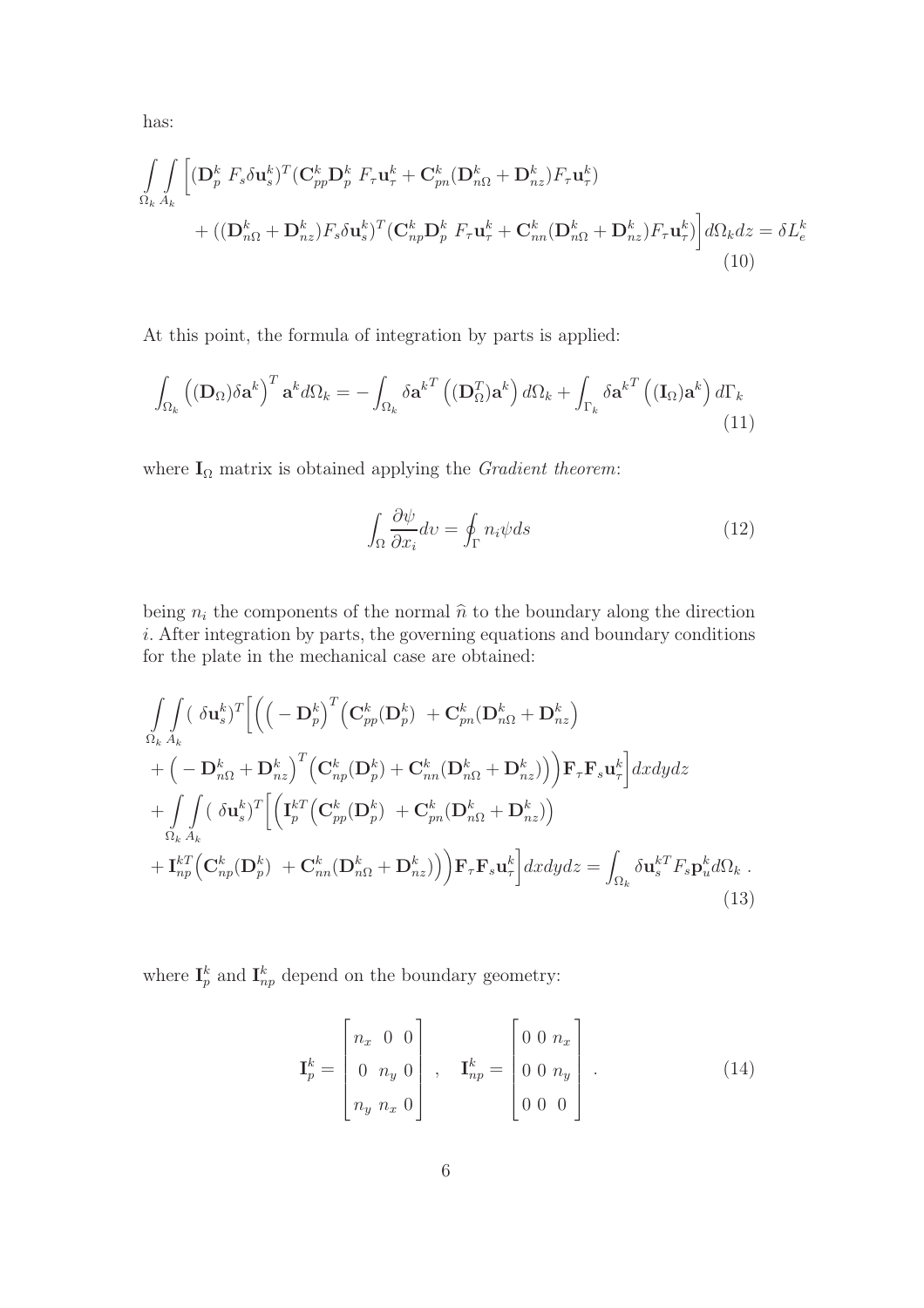The normal to the boundary of domain  $\Omega$  is:

$$
\hat{\mathbf{n}} = \begin{bmatrix} n_x \\ n_y \end{bmatrix} = \begin{bmatrix} \cos(\varphi_x) \\ \cos(\varphi_y) \end{bmatrix}
$$
\n(15)

where  $\varphi_x$  and  $\varphi_y$  are the angles between the normal  $\hat{n}$  and the direction x and y respectively.

The governing equations for a multi-layered plate subjected to mechanical loadings are:

$$
\delta \mathbf{u}_s^{k^T} : \qquad \mathbf{K}_{uu}^{k\tau s} \mathbf{u}_\tau^k = \mathbf{P}_{u\tau}^k \tag{16}
$$

where the fundamental nucleus  $\mathbf{K}_{uu}^{k\tau s}$  is obtained as:

$$
\mathbf{K}_{uu}^{k\tau s} = \left[ \left( -\mathbf{D}_p^k \right)^T \left( \mathbf{C}_{pp}^k (\mathbf{D}_p^k) + \mathbf{C}_{pn}^k (\mathbf{D}_{n\Omega}^k + \mathbf{D}_{nz}^k) + \left( -\mathbf{D}_{n\Omega}^k + \mathbf{D}_{nz}^k \right)^T \left( \mathbf{C}_{np}^k (\mathbf{D}_p^k) + \mathbf{C}_{nn}^k (\mathbf{D}_{n\Omega}^k + \mathbf{D}_{nz}^k) \right) \right] \mathbf{F}_{\tau} \mathbf{F}_s
$$
\n(17)

and the corresponding Neumann-type boundary conditions on  $\Gamma_k$  are:

$$
\Pi_d^{k\tau s} \mathbf{u}_\tau^k = \Pi_d^{k\tau s} \bar{\mathbf{u}}_\tau^k , \qquad (18)
$$

where:

$$
\Pi_d^{k\tau s} = \left[ \mathbf{I}_p^{kT} \left( \mathbf{C}_{pp}^k (\mathbf{D}_p^k) + \mathbf{C}_{pn}^k (\mathbf{D}_{n\Omega}^k + \mathbf{D}_{nz}^k) \right) + \right. \n\mathbf{I}_{np}^{kT} \left( \mathbf{C}_{np}^k (\mathbf{D}_p^k) + \mathbf{C}_{nn}^k (\mathbf{D}_{n\Omega}^k + \mathbf{D}_{nz}^k) \right) \left| \mathbf{F}_{\tau} \mathbf{F}_s \right. \tag{19}
$$

and  $\mathbf{P}_{u\tau}^{k}$  are variationally consistent loads with applied pressure.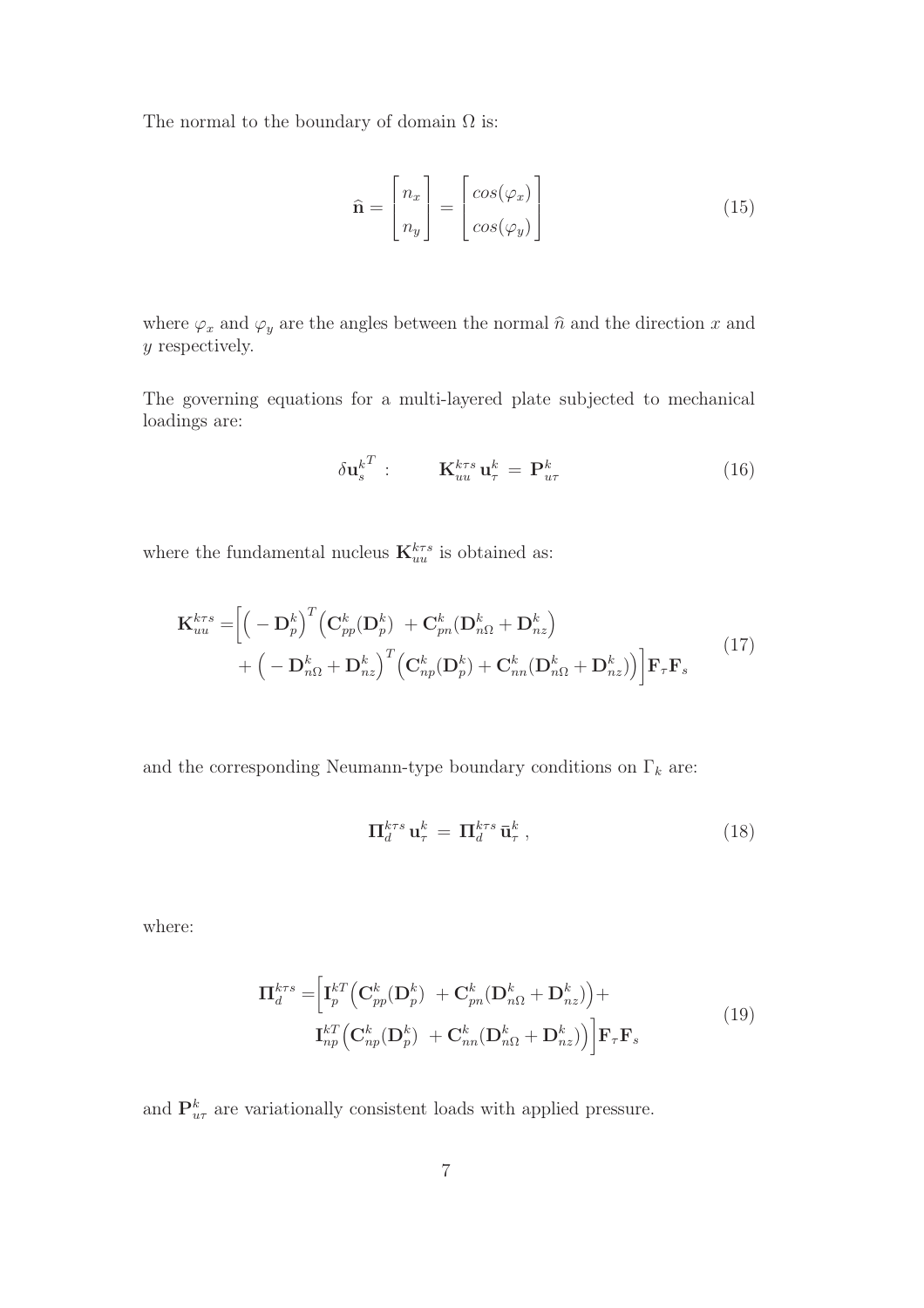The fundamental nuclei in explicit form are then obtained as:

$$
K_{uu_{11}}^{k\tau s} = (-\partial_x^{\tau} \partial_x^s C_{11} - \partial_x^{\tau} \partial_y^s C_{16} + \partial_z^{\tau} \partial_z^s C_{55} - \partial_y^{\tau} \partial_x^s C_{16} - \partial_y^{\tau} \partial_y^s C_{66}) F_{\tau} F_s \nK_{uu_{12}}^{k\tau s} = (-\partial_x^{\tau} \partial_y^s C_{12} - \partial_x^{\tau} \partial_x^s C_{16} + \partial_z^{\tau} \partial_z^s C_{45} - \partial_y^{\tau} \partial_y^s C_{26} - \partial_y^{\tau} \partial_x^s C_{66}) F_{\tau} F_s \nK_{uu_{13}}^{k\tau s} = (-\partial_x^{\tau} \partial_z^s C_{13} - \partial_y^{\tau} \partial_z^s C_{36} + \partial_z^{\tau} \partial_y^s C_{45} + \partial_z^{\tau} \partial_x^s C_{55}) F_{\tau} F_s \nK_{uu_{21}}^{k\tau s} = (-\partial_y^{\tau} \partial_x^s C_{12} - \partial_y^{\tau} \partial_y^s C_{26} + \partial_z^{\tau} \partial_z^s C_{45} - \partial_x^{\tau} \partial_x^s C_{16} - \partial_x^{\tau} \partial_y^s C_{66}) F_{\tau} F_s \nK_{uu_{22}}^{k\tau s} = (-\partial_y^{\tau} \partial_y^s C_{22} - \partial_y^{\tau} \partial_x^s C_{26} + \partial_z^{\tau} \partial_z^s C_{44} - \partial_x^{\tau} \partial_y^s C_{26} - \partial_x^{\tau} \partial_x^s C_{66}) F_{\tau} F_s
$$
\n
$$
K_{uu_{23}}^{k\tau s} = (-\partial_y^{\tau} \partial_z^s C_{23} - \partial_x^{\tau} \partial_z^s C_{36} + \partial_z^{\tau} \partial_y^s C_{44} + \partial_z^{\tau} \partial_x^s C_{45}) F_{\tau} F_s \nK_{uu_{31}}^{k\tau s} = (\partial_z^{\tau} \partial_x^s C_{13} + \partial_z^{\tau} \partial_x^s C_{36} - \partial_y^{\tau} \partial_z^s C_{45} - \partial_x^{\tau} \partial_z^s C_{55}) F_{\tau} F_s \nK_{uu
$$

$$
\Pi_{11}^{k\tau s} = (n_x \partial_x^s C_{11} + n_x \partial_y^s C_{16} + n_y \partial_x^s C_{16} + n_y \partial_y^s C_{66}) F_{\tau} F_s \n\Pi_{12}^{k\tau s} = (n_x \partial_y^s C_{12} + n_x \partial_x^s C_{16} + n_y \partial_y^s C_{26} + n_y \partial_x^s C_{66}) F_{\tau} F_s \n\Pi_{13}^{k\tau s} = (n_x \partial_z^s C_{13} + n_y \partial_z^s C_{36}) F_{\tau} F_s \n\Pi_{21}^{k\tau s} = (n_y \partial_x^s C_{12} + n_y \partial_y^s C_{26} + n_x \partial_x^s C_{16} + n_x \partial_y^s C_{66}) F_{\tau} F_s \n\Pi_{22}^{k\tau s} = (n_y \partial_y^s C_{22} + n_y \partial_x^s C_{26} + n_x \partial_y^s C_{26} + n_x \partial_x^s C_{66}) F_{\tau} F_s \n\Pi_{23}^{k\tau s} = (n_y \partial_z^s C_{23} + n_x \partial_z^s C_{36}) F_{\tau} F_s \n\Pi_{31}^{k\tau s} = (n_y \partial_z^s C_{45} + n_x \partial_z^s C_{55}) F_{\tau} F_s \n\Pi_{32}^{k\tau s} = (n_y \partial_z^s C_{44} + n_x \partial_z^s C_{45}) F_{\tau} F_s \n\Pi_{33}^{k\tau s} = (n_y \partial_y^s C_{44} + n_y \partial_x^s C_{45}) F_{\tau} F_s \n\Pi_{33}^{k\tau s} = (n_y \partial_y^s C_{44} + n_y \partial_x^s C_{45} + n_x \partial_y^s C_{45} + n_x \partial_x^s C_{55}) F_{\tau} F_s
$$

## 2.3 Dynamic governing equations

The PVD for the dynamic case is expressed as:

$$
\sum_{k=1}^{N_l} \int_{\Omega_k} \int_{A_k} \left\{ \delta \epsilon_{pG}^k \sigma_{pC}^T + \delta \epsilon_{nG}^k \sigma_{nC}^k \right\} d\Omega_k dz = \sum_{k=1}^{N_l} \int_{\Omega_k} \int_{A_k} \rho^k \delta \mathbf{u}^{kT} \ddot{\mathbf{u}}^k d\Omega_k dz + \sum_{k=1}^{N_l} \delta L_e^k
$$
\n(22)

where  $\rho^k$  is the mass density of the k-th layer and double dots denote acceleration.

By substituting the geometrical relations, the constitutive equations and the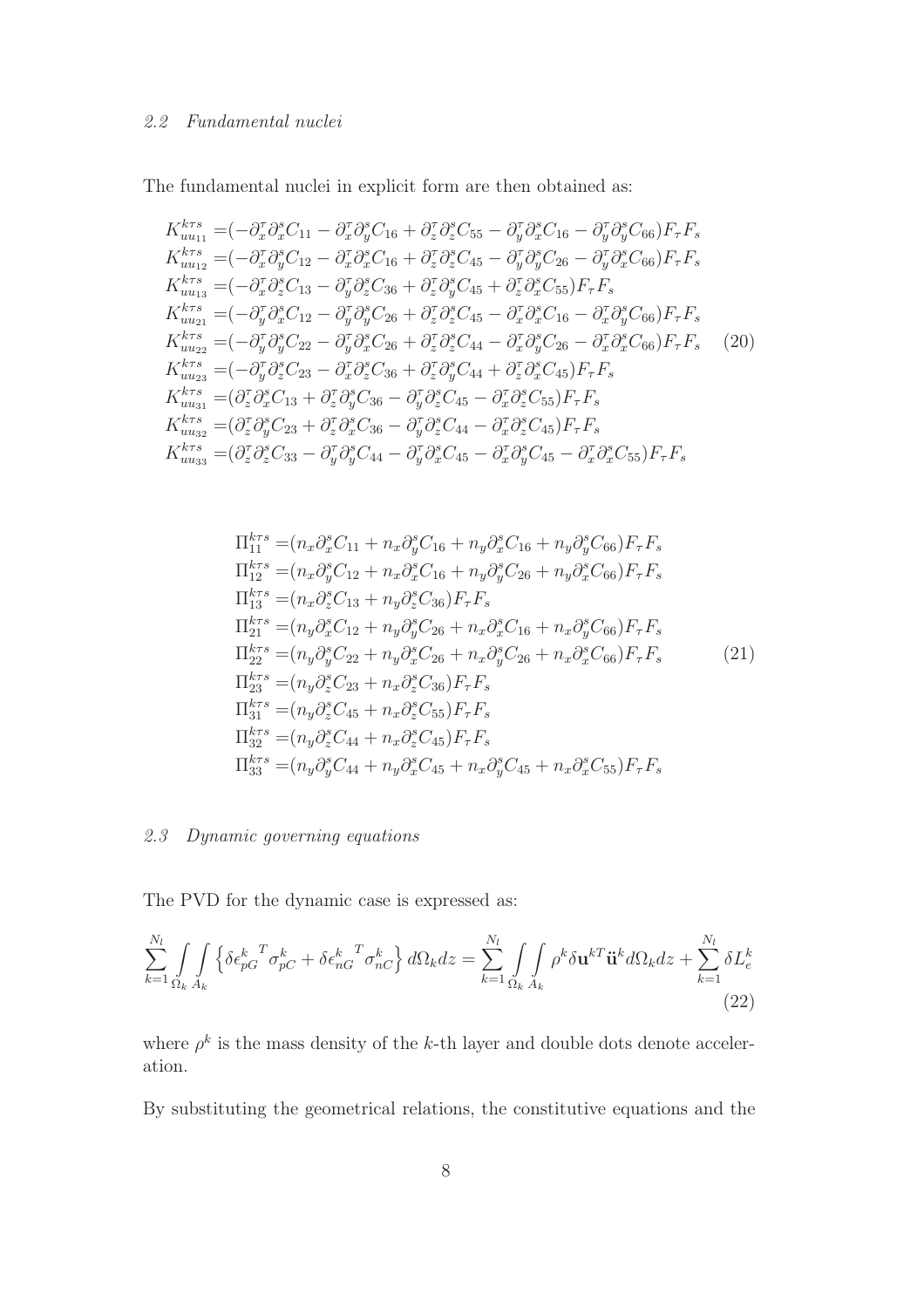Unified Formulation, we obtain the following governing equations:

$$
\delta \mathbf{u}_s^{k^T} : \qquad \mathbf{K}_{uu}^{k\tau s} \mathbf{u}_\tau^k = \mathbf{M}^{k\tau s} \ddot{\mathbf{u}}_\tau^k + \mathbf{P}_{u\tau}^k \tag{23}
$$

In the case of free vibrations one has:

$$
\delta \mathbf{u}_s^{k^T} : \qquad \mathbf{K}_{uu}^{k\tau s} \mathbf{u}_\tau^k = \mathbf{M}^{k\tau s} \ddot{\mathbf{u}}_\tau^k \tag{24}
$$

where  $\mathbf{M}^{k\tau s}$  is the fundamental nucleus for the inertial term. The explicit form of that is:

$$
M_{11}^{k\tau s} = \rho^k F_\tau F_s; \qquad M_{12}^{k\tau s} = 0; \quad M_{13}^{k\tau s} = 0 \tag{25}
$$

$$
M_{21}^{k\tau s} = 0; \qquad M_{22}^{k\tau s} = \rho^k F_\tau F_s; \quad M_{23}^{k\tau s} = 0 \tag{26}
$$

$$
M_{31}^{k\tau s} = 0; \qquad M_{32}^{k\tau s} = 0; \quad M_{33}^{k\tau s} = \rho^k F_\tau F_s \qquad (27)
$$

The geometrical and mechanical boundary conditions are the same of the static case.

## 3 The radial basis function method

For the sake of completeness we present here the basics of collocation with radial basis functions for static and vibrations problems.

## 3.1 The static problem

In this section the formulation of a global unsymmetrical collocation RBFbased method to compute elliptic operators is presented. Consider a linear elliptic partial differential operator L and a bounded region  $\Omega$  in  $\mathbb{R}^n$  with some boundary  $\partial\Omega$ . In the static problems we seek the computation of displacements (u) from the global system of equations

$$
\mathcal{L}\mathbf{u} = \mathbf{f} \text{ in } \Omega \tag{28}
$$

$$
\mathcal{L}_B \mathbf{u} = \mathbf{g} \text{ on } \partial \Omega \tag{29}
$$

where  $\mathcal{L}, \mathcal{L}_B$  are linear operators in the domain and on the boundary, respectively. The right-hand side of (28) and (29) represent the external forces applied on the plate and the boundary conditions applied along the perimeter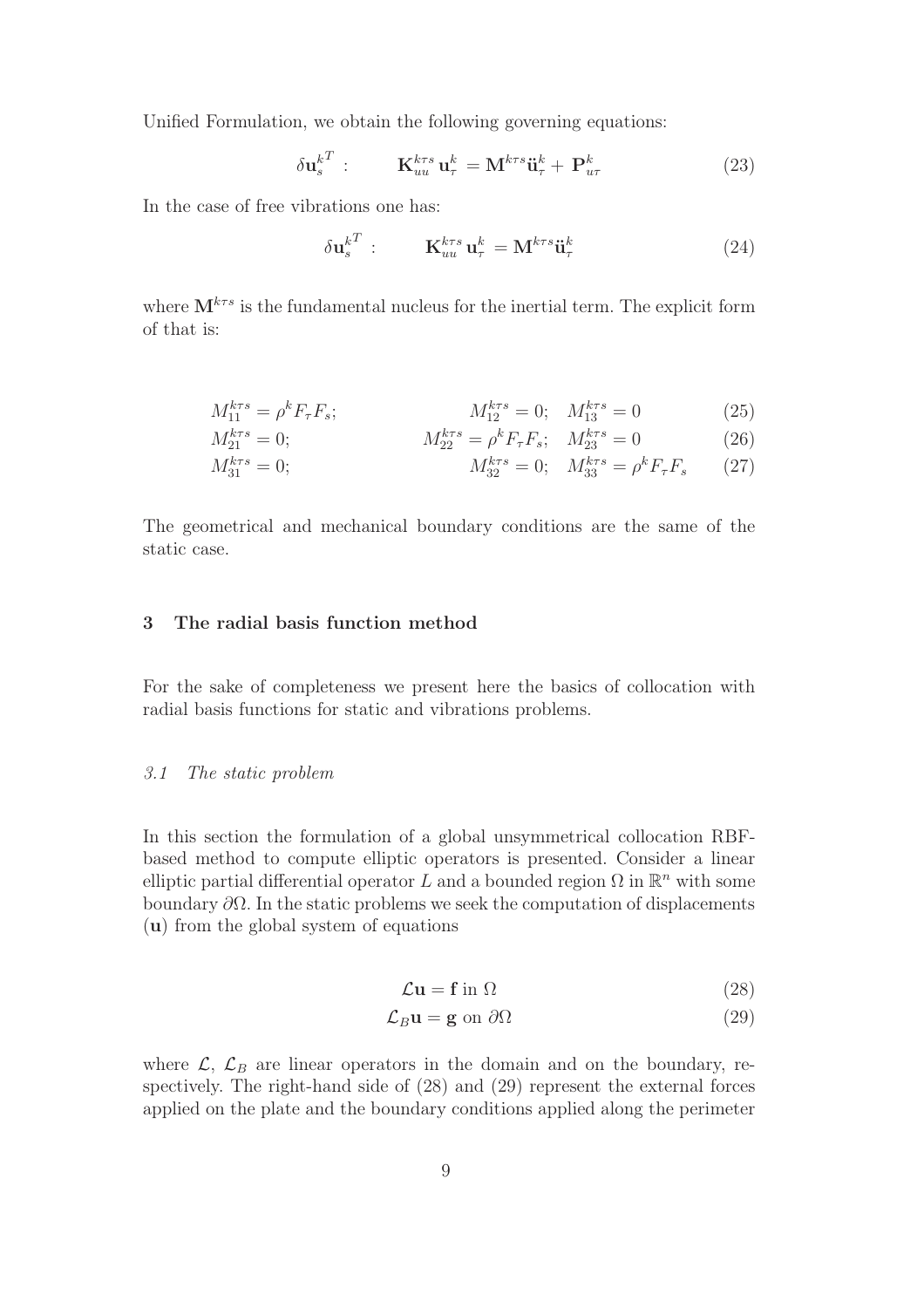of the plate, respectively. The PDE problem defined in (28) and (29) will be replaced by a finite problem, defined by an algebraic system of equations, after the radial basis expansions.

#### 3.2 The eigenproblem

The eigenproblem looks for eigenvalues  $(\lambda)$  and eigenvectors (u) that satisfy

$$
\mathcal{L}\mathbf{u} + \lambda \mathbf{u} = 0 \text{ in } \Omega \tag{30}
$$

$$
\mathcal{L}_B \mathbf{u} = 0 \text{ on } \partial \Omega \tag{31}
$$

As in the static problem, the eigenproblem defined in (30) and (31) is replaced by a finite-dimensional eigenvalue problem, based on RBF approximations.

#### 3.3 Radial basis functions approximations

The radial basis function  $(\phi)$  approximation of a function  $(\mathbf{u})$  is given by

$$
\tilde{\mathbf{u}}(\mathbf{x}) = \sum_{i=1}^{N} \alpha_i \phi \left( \|x - y_i\|_2 \right), \mathbf{x} \in \mathbb{R}^n \tag{32}
$$

where  $y_i$ ,  $i = 1, ..., N$  is a finite set of distinct points (centers) in  $\mathbb{R}^n$ . Although we can use many RBFs, in this paper we restrict to the Wendland function, defined as

$$
\phi(r) = (1 - c \ r)^8_+ \left( 32(c \ r)^3 + 25(c \ r)^2 + 8c \ r + 1 \right) \tag{33}
$$

where the Euclidian distance  $r$  is real and non-negative and  $c$  is a positive shape parameter. The shape parameter  $(c)$  was obtained by an optimization procedure, as detailed in Ferreira and Fasshauer [11].

Considering N distinct interpolations, and knowing  $u(x_j)$ ,  $j = 1, 2, ..., N$ , we find  $\alpha_i$  by the solution of a  $N \times N$  linear system

$$
A\alpha = u \tag{34}
$$

where  $\mathbf{A} = [\phi (\|x - y_i\|_2)]_{N \times N}, \boldsymbol{\alpha} = [\alpha_1, \alpha_2, ..., \alpha_N]^T$  and  $\mathbf{u} = [u(x_1), u(x_2), ..., u(x_N)]^T$ .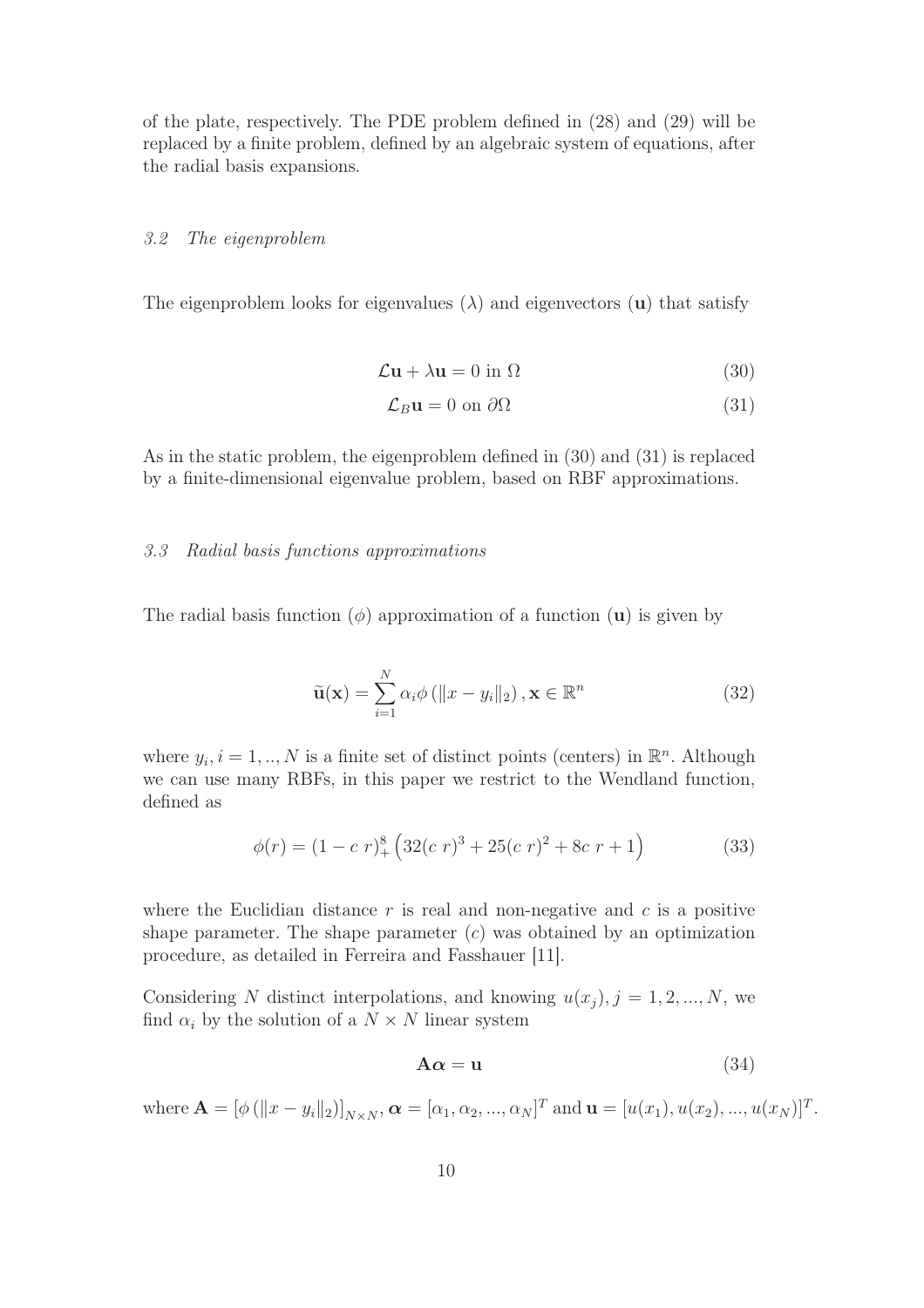#### 3.4 Solution of the static problem

The solution of a static problem by radial basis functions considers  $N_I$  nodes in the domain and  $N_B$  nodes on the boundary, with a total number of nodes  $N = N_I + N_B$ . We denote the sampling points by  $x_i \in \Omega, i = 1, ..., N_I$  and  $x_i \in \partial\Omega, i = N_I + 1, ..., N$ . At the points in the domain we solve the following system of equations

$$
\sum_{i=1}^{N} \alpha_i \mathcal{L} \phi \left( \|x - y_i\|_2 \right) = \mathbf{f}(x_j), j = 1, 2, ..., N_I
$$
 (35)

or

$$
\mathcal{L}^I \alpha = \mathbf{F} \tag{36}
$$

where

$$
\mathcal{L}^{I} = \left[ \mathcal{L}\phi \left( \|x - y_{i}\|_{2} \right) \right]_{N_{I} \times N} \tag{37}
$$

At the points on the boundary, we impose boundary conditions as

$$
\sum_{i=1}^{N} \alpha_i \mathcal{L}_B \phi \left( ||x - y_i||_2 \right) = \mathbf{g}(x_j), j = N_I + 1, ..., N
$$
 (38)

or

$$
\mathbf{B}\alpha = \mathbf{G} \tag{39}
$$

where

$$
\mathbf{B} = \mathcal{L}_B \phi \left[ \left( \|x_{N_I+1} - y_j\|_2 \right) \right]_{N_B \times N}
$$

Therefore, we can write a finite-dimensional static problem as

$$
\begin{bmatrix} \mathcal{L}^I \\ \mathbf{B} \end{bmatrix} \boldsymbol{\alpha} = \begin{bmatrix} \mathbf{F} \\ \mathbf{G} \end{bmatrix}
$$
 (40)

By inverting the system (40), we obtain the vector  $\alpha$ . We then obtain the solution **u** using the interpolation equation (32).

#### 3.5 Solution of the eigenproblem

We consider  $N_I$  nodes in the interior of the domain and  $N_B$  nodes on the boundary, with  $N = N_I + N_B$ . We denote interpolation points by  $x_i \in \Omega$ ,  $i =$ 1, ...,  $N_I$  and  $x_i \in \partial\Omega$ ,  $i = N_I + 1, ..., N$ . At the points in the domain, we define the eigenproblem as

$$
\sum_{i=1}^{N} \alpha_i \mathcal{L} \phi \left( \|x - y_i\|_2 \right) = \lambda \tilde{\mathbf{u}}(x_j), j = 1, 2, ..., N_I
$$
\n(41)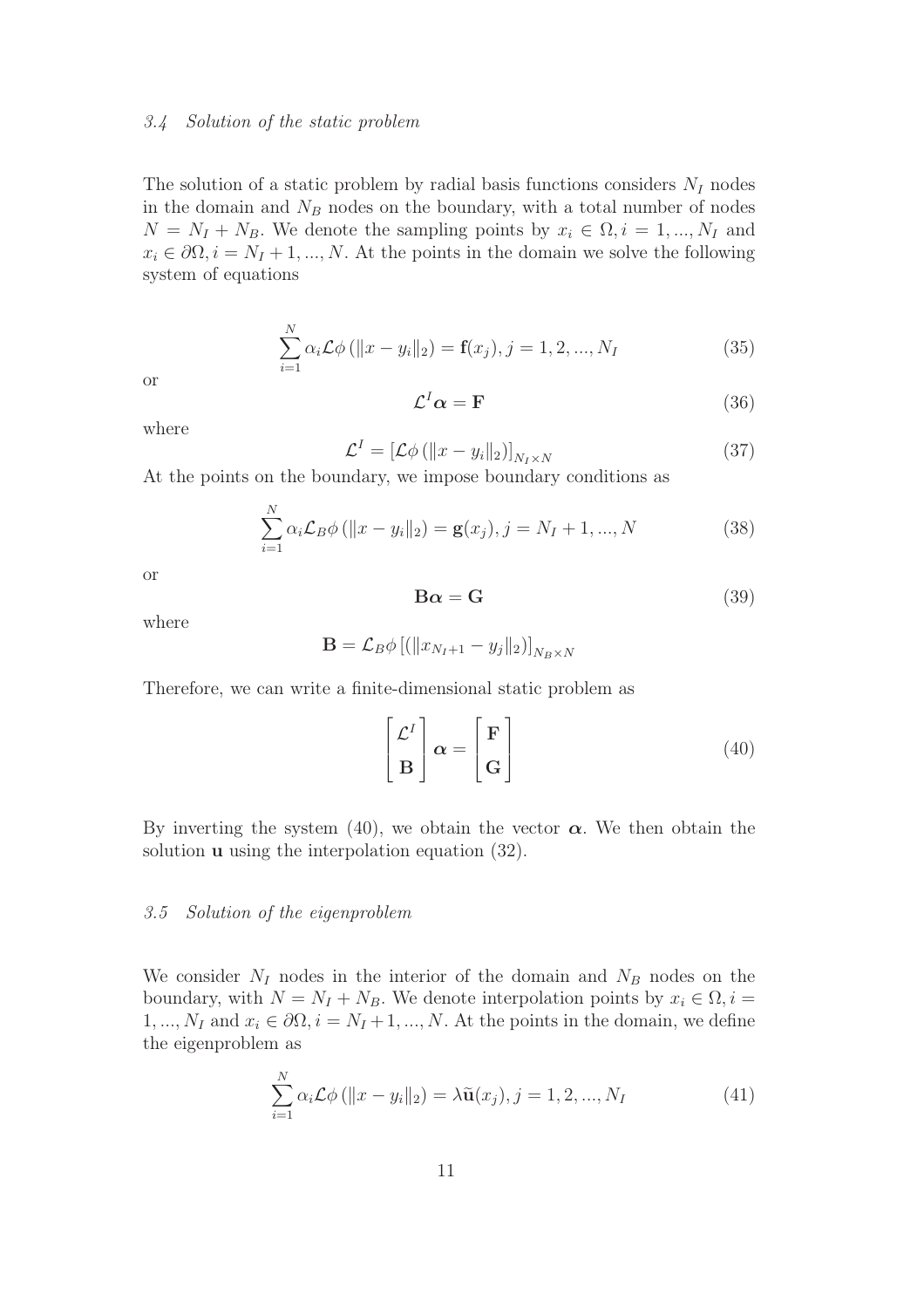or

$$
\mathcal{L}^I \alpha = \lambda \tilde{\mathbf{u}}^I \tag{42}
$$

where

$$
\mathcal{L}^{I} = \left[ \mathcal{L}\phi \left( \|x - y_{i}\|_{2} \right) \right]_{N_{I} \times N} \tag{43}
$$

At the points on the boundary, we enforce the boundary conditions as

$$
\sum_{i=1}^{N} \alpha_i \mathcal{L}_B \phi \left( \|x - y_i\|_2 \right) = 0, j = N_I + 1, ..., N \tag{44}
$$

or

$$
\mathbf{B}\alpha = 0\tag{45}
$$

Equations (42) and (45) can now be solved as a generalized eigenvalue problem

$$
\begin{bmatrix} \mathcal{L}^I \\ \mathbf{B} \end{bmatrix} \alpha = \lambda \begin{bmatrix} \mathbf{A}^I \\ \mathbf{0} \end{bmatrix} \alpha
$$
 (46)

where

$$
\mathbf{A}^{I}=\phi\left[\left(\|x_{N_{I}}-y_{j}\|_{2}\right)\right]_{N_{I}\times N}
$$

## 3.6 Discretization of the equations of motion and boundary conditions

The radial basis collocation method follows a simple implementation procedure. Taking equation (13), we compute

$$
\alpha = \begin{bmatrix} L^I \\ B \end{bmatrix}^{-1} \begin{bmatrix} \mathbf{F} \\ \mathbf{G} \end{bmatrix}
$$
 (47)

This  $\alpha$  vector is then used to obtain solution  $\tilde{u}$ , by using (7). If derivatives of  $\tilde{u}$  are needed, such derivatives are computed as

$$
\frac{\partial \tilde{\mathbf{u}}}{\partial x} = \sum_{j=1}^{N} \alpha_j \frac{\partial \phi_j}{\partial x}
$$
(48)

$$
\frac{\partial^2 \tilde{\mathbf{u}}}{\partial x^2} = \sum_{j=1}^N \alpha_j \frac{\partial^2 \phi_j}{\partial x^2}, \text{etc}
$$
 (49)

In the present collocation approach, we need to impose essential and natural boundary conditions. Consider, for example, the condition  $w = 0$ , on a simply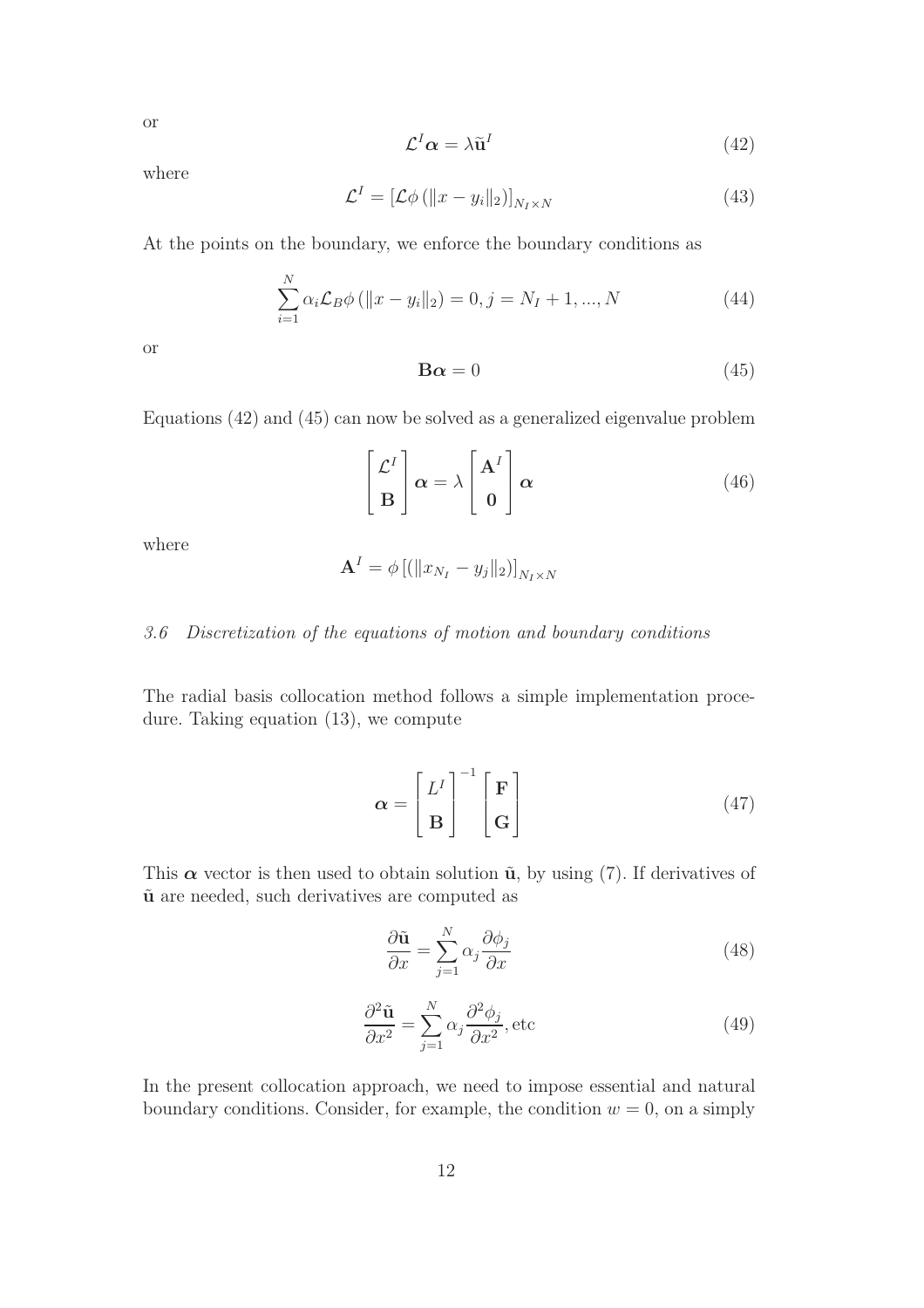supported or clamped edge. We enforce the conditions by interpolating as

$$
w = 0 \longrightarrow \sum_{j=1}^{N} \alpha_j^W \phi_j = 0 \tag{50}
$$

Other boundary conditions are interpolated in a similar way.

## 3.7 Free vibrations problems

For free vibration problems we set the external force to zero, and assume harmonic solution in terms of displacements  $u^k, v^k, w^k$ , for each layer, as

$$
u^{k} = U^{k}(w, y)e^{i\omega t}; \quad v^{k} = V^{k}(w, y)e^{i\omega t}; \quad w^{k} = W^{k}(w, y)e^{i\omega t}
$$
(51)

where  $\omega$  is the frequency of natural vibration. Substituting the harmonic expansion into equations (46) in terms of the amplitudes  $U^k$ ,  $V^k$ ,  $W^k$ , we may obtain the natural frequencies and vibration modes for the plate problem, by solving the eigenproblem

$$
\left[\mathcal{L} - \omega^2 \mathcal{G}\right] \mathbf{X} = \mathbf{0} \tag{52}
$$

where  $\mathcal L$  collects all stiffness terms and  $\mathcal G$  collects all terms related to the inertial terms. In  $(52)$  **X** are the modes of vibration associated with the natural frequencies defined as  $\omega$ .

## 4 Numerical examples

All numerical examples consider a Chebyshev grid.

## 4.1 Static problems-cross-ply laminated plates

A simply supported square laminated plate of side  $a$  and thickness  $h$  is composed of four equally layers oriented at  $[0^{\circ}/90^{\circ}/90^{\circ}/0^{\circ}]$ . The plate is subjected to a sinusoidal vertical pressure of the form

$$
p_z = P \sin\left(\frac{\pi x}{a}\right) \sin\left(\frac{\pi y}{a}\right)
$$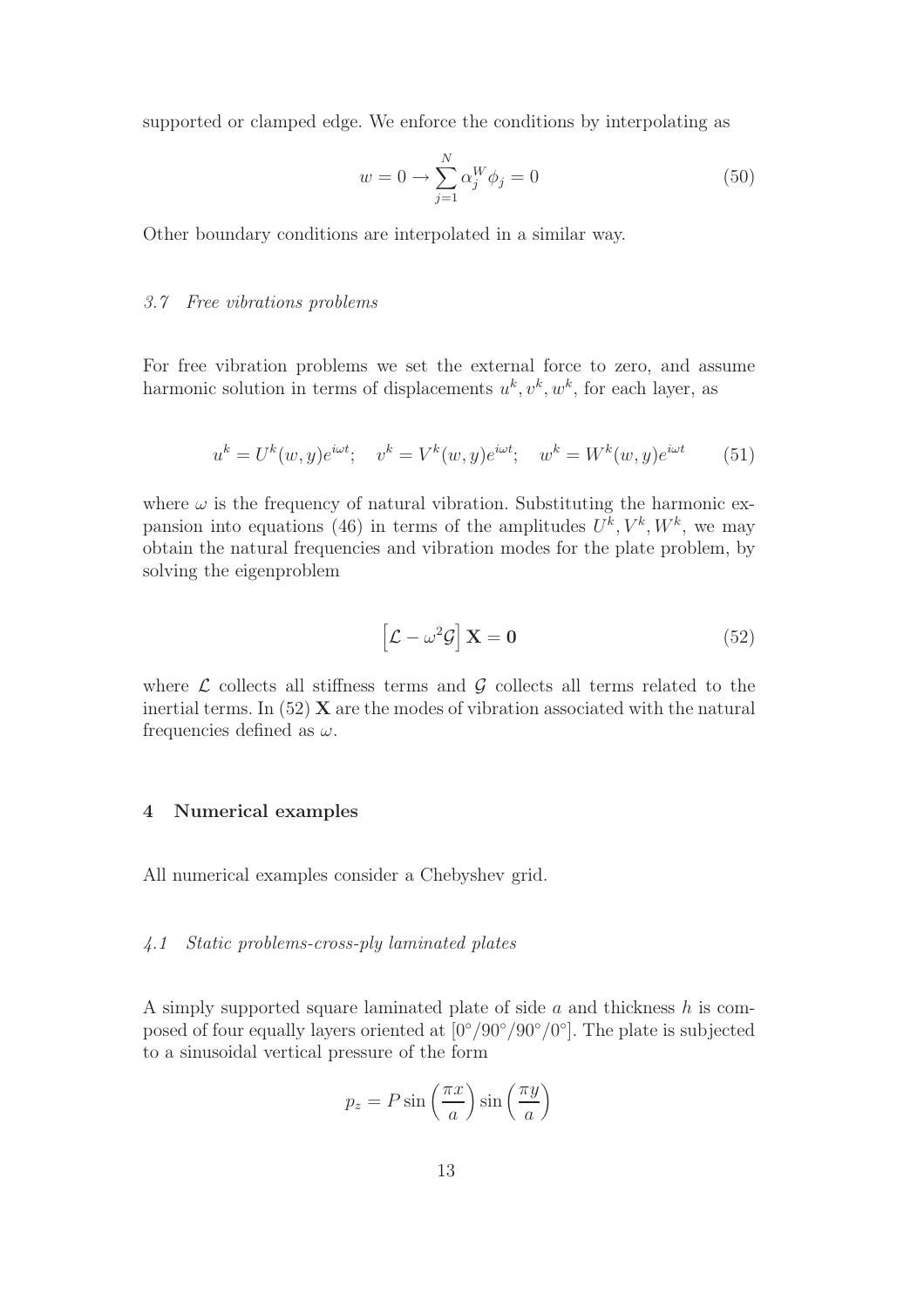with the origin of the coordinate system located at the lower left corner on the midplane and  $P$  the maximum load (at center of plate). Note that the load can now be applied at the top surface  $(z = h/2)$ , or middle-surface  $(z = 0)$ , because the formulation considers transverse displacements in every layer interface.

The orthotropic material properties for each layer are given by

$$
E_1 = 25.0E_2
$$
  $G_{12} = G_{13} = 0.5E_2$   $G_{23} = 0.2E_2$   $\nu_{12} = 0.25$ 

The in-plane displacements, the transverse displacements, the normal stresses and the in-plane and transverse shear stresses are presented in normalized form as

$$
\overline{w} = \frac{10^2 w_{(a/2, a/2, 0)} h^3 E_2}{P a^4} \qquad \overline{\sigma}_{xx} = \frac{\sigma_{xx(a/2, a/2, h/2)} h^2}{P a^2} \qquad \overline{\sigma}_{yy} = \frac{\sigma_{yy(a/2, a/2, h/4)} h^2}{P a^2}
$$
\n
$$
\overline{\tau}_{xz} = \frac{\tau_{xz(0, a/2, 0)} h}{P a} \qquad \overline{\tau}_{xy} = \frac{\tau_{xy(0, 0, h/2)} h^2}{P a^2}
$$

In Table 1 we present results for for the present layerwise theory, using  $11 \times 11$ up to  $17 \times 17$  points. We compare results with higher-order solutions by Akhras [12] , and Reddy [13], FSDT solutions by Reddy and Chao [14], and an exact solution by Pagano [15]. We also compare with results by the authors using RBFs with Reddy's theory [8], and a layerwise theory [16]. Our layerwise theory produces excellent results, when compared with other HSDT theories, for all  $a/h$  ratios, for transverse displacements, normal stresses and transverse shear stresses. In Figure 3 the  $\sigma_{xx}$  evolution across the thickness direction is illustrated, for  $a/h = 4$ , using  $13 \times 13$  points, considering a top surface load. In Figure 4 the  $\tau_{xz}$  evolution across the thickness direction is illustrated, for  $a/h = 4$ , using 13×13 points, considering a top surface load. In Figure 5 the  $\sigma_{xx}$ evolution across the thickness direction is illustrated, for  $a/h = 4$ , using  $13 \times 13$ points, considering the load applied at the middle surface. In Figure 6 the  $\tau_{xz}$ evolution across the thickness direction is illustrated, for  $a/h = 4$ , using  $13 \times 13$ points, considering the load applied at the middle surface. The application of the load at the top surface brings the stress profiles to be unsymmetrical with respect to the middle surface. Note that the transverse shear stresses are obtained directly from the constitutive equations.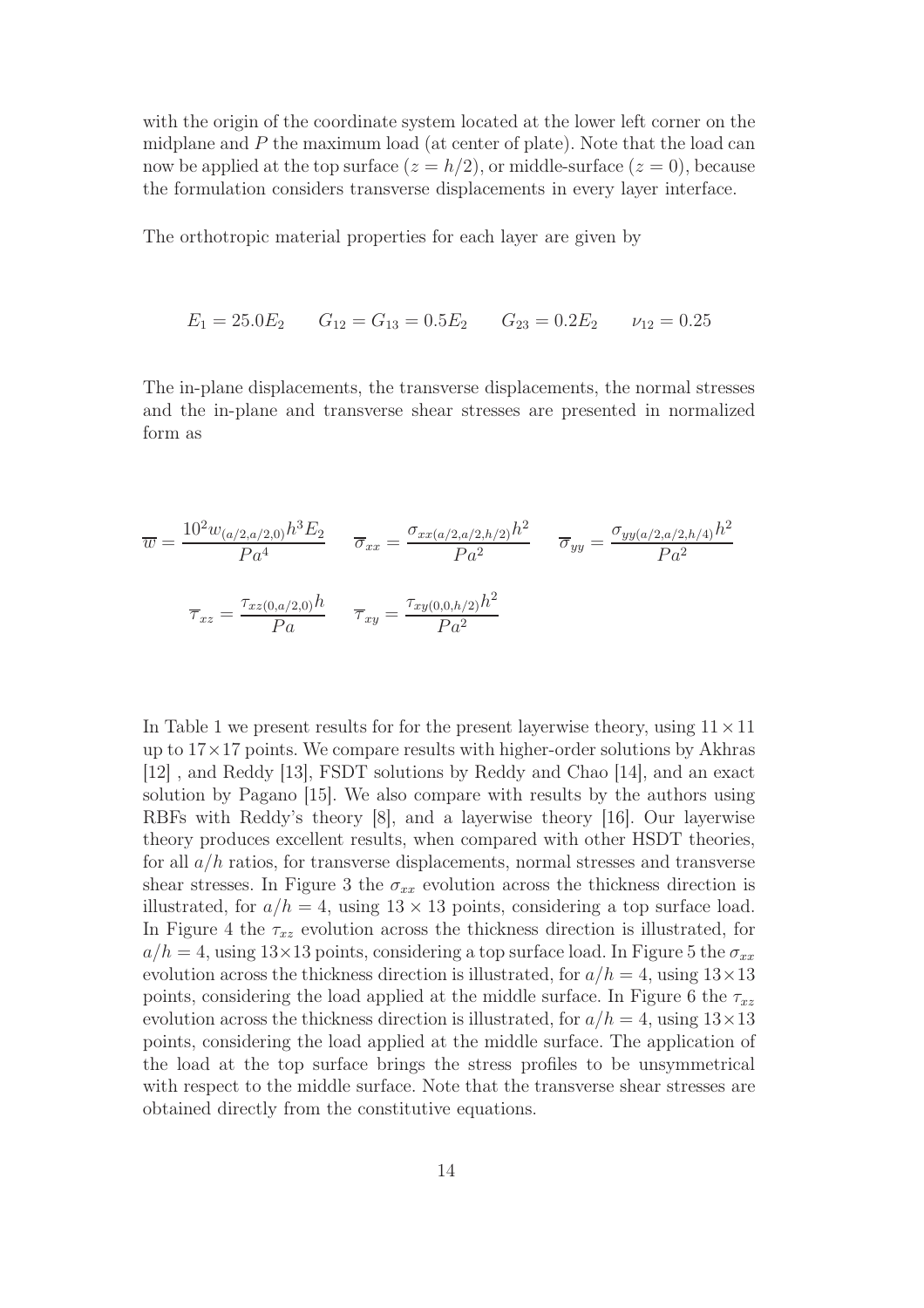| $\frac{a}{h}$  | Method                                | $\overline{w}$ | $\overline{\sigma}_{xx}$ | $\overline{\tau}_{zx}$ |  |
|----------------|---------------------------------------|----------------|--------------------------|------------------------|--|
| $\overline{4}$ | $HSDT$ [13]                           | 1.8937         | 0.6651                   | 0.2064                 |  |
|                | $FSDT$ [14]                           | 1.7100         | 0.4059                   | 0.1398                 |  |
|                | elasticity [15]                       | 1.954          | 0.720                    | 0.270                  |  |
|                | present $(11 \times 11 \text{ grid})$ | 1.9432         | 0.6494                   | 0.2190                 |  |
|                | present $(13 \times 13 \text{ grid})$ | 1.9432         | 0.6497                   | 0.2190                 |  |
|                | present $(17 \times 17 \text{ grid})$ | 1.9433         | 0.6497                   | 0.2190                 |  |
| 10             | $HSDT$ [13]                           | 0.7147         | 0.5456                   | 0.2640                 |  |
|                | $FSDT$ [14]                           | 0.6628         | 0.4989                   | 0.1667                 |  |
|                | elasticity $[15]$                     | 0.743          | 0.559                    | 0.301                  |  |
|                | present $(11 \times 11 \text{ grid})$ | 0.7334         | 0.5548                   | 0.3000                 |  |
|                | present $(13 \times 13 \text{ grid})$ | 0.7335         | 0.5549                   | 0.2999                 |  |
|                | present $(17 \times 17 \text{ grid})$ | 0.7335         | 0.5550                   | 0.2999                 |  |
| 100            | $HSDT$ [13]                           | 0.4343         | 0.5387                   | 0.2897                 |  |
|                | $FSDT$ [14]                           | 0.4337         | 0.5382                   | 0.1780                 |  |
|                | elasticity $[15]$                     | 0.4347         | 0.539                    | 0.339                  |  |
|                | present $(11 \times 11 \text{ grid})$ | 0.4339         | 0.5432                   | 0.3336                 |  |
|                | present $(13 \times 13 \text{ grid})$ | 0.4351         | 0.5434                   | 0.3358                 |  |
|                | present $(17 \times 17 \text{ grid})$ | 0.4353         | 0.5438                   | 0.3361                 |  |

Table 1

[0°/90°/90°/0°] square laminated plate under layerwise formulation

## 4.2 Free vibration problems-cross-ply laminated plates

In this example, all layers of the laminate are assumed to be of the same thickness, density and made of the same linearly elastic composite material. The following material parameters of a layer are used:

$$
\frac{E_1}{E_2} = 10, 20, 30 \text{ or } 40; G_{12} = G_{13} = 0.6E_2; G_3 = 0.5E_2; \nu_{12} = 0.25
$$

The subscripts 1 and 2 denote the directions normal and transverse to the fiber direction in a lamina, which may be oriented at an angle to the plate axes. The ply angle of each layer is measured from the global x-axis to the fiber direction.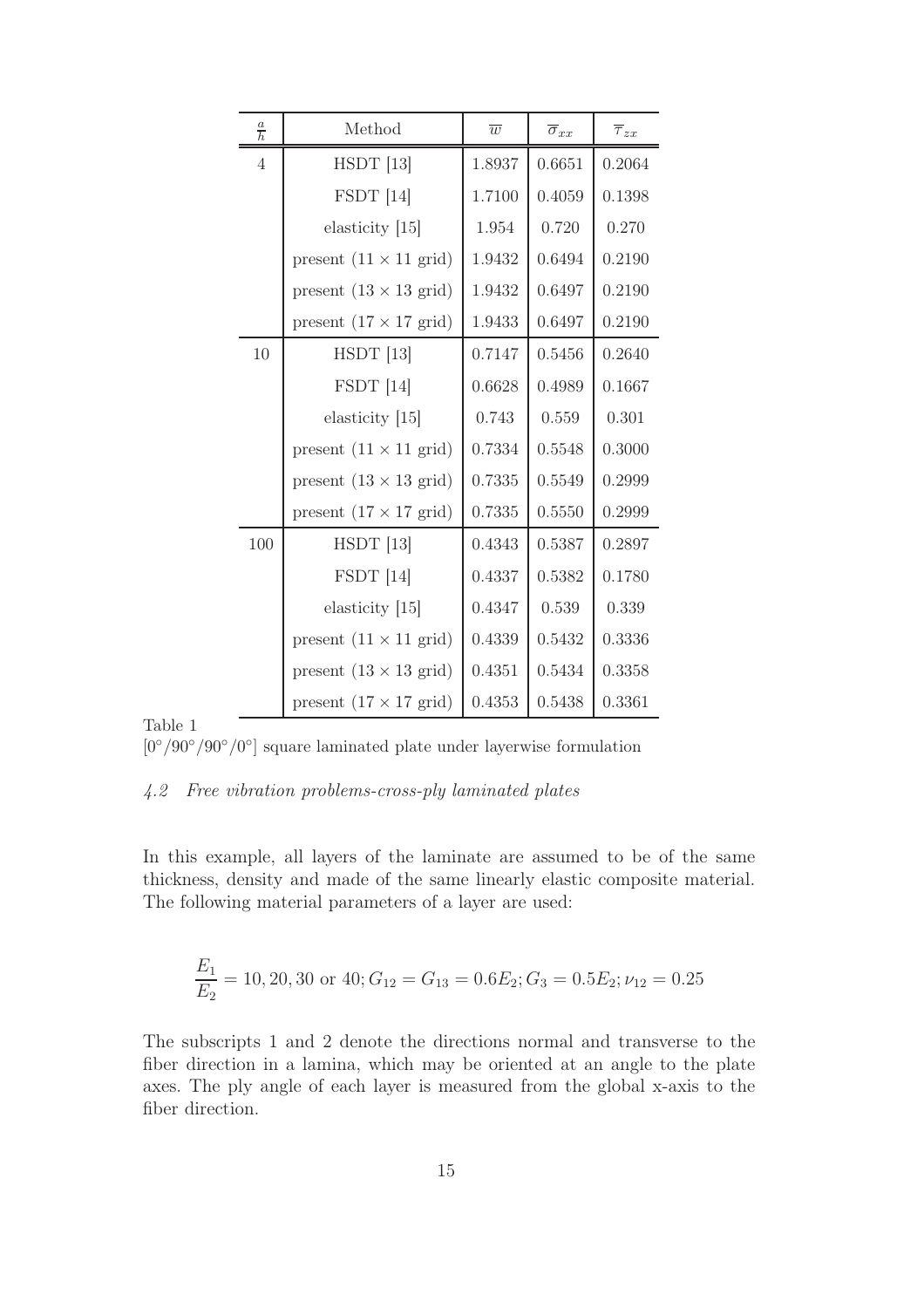

Fig. 3. Normalized normal  $\sigma_{xx}$  stress for  $a/h = 4$ ,  $13 \times 13$  points, load at  $z = h/2$ 



Fig. 4. Normalized transverse  $\tau_{xz}$  stress for  $a/h = 4$ ,  $13 \times 13$  points, load at  $z = h/2$ 

The example considered is a simply supported square plate of the cross-ply lamination  $[0^{\circ}/90^{\circ}/90^{\circ}/0^{\circ}]$ . The thickness and length of the plate are denoted by h and a, respectively. The thickness-to-span ratio  $h/a = 0.2$  is employed in the computation. Table 2 lists the fundamental frequency of the simply supported laminate made of various modulus ratios of  $E_1/E_2$ . It is found that the present meshless results are in very close agreement with the values of [17,18] and the meshfree results of Liew [19] based on the FSDT. The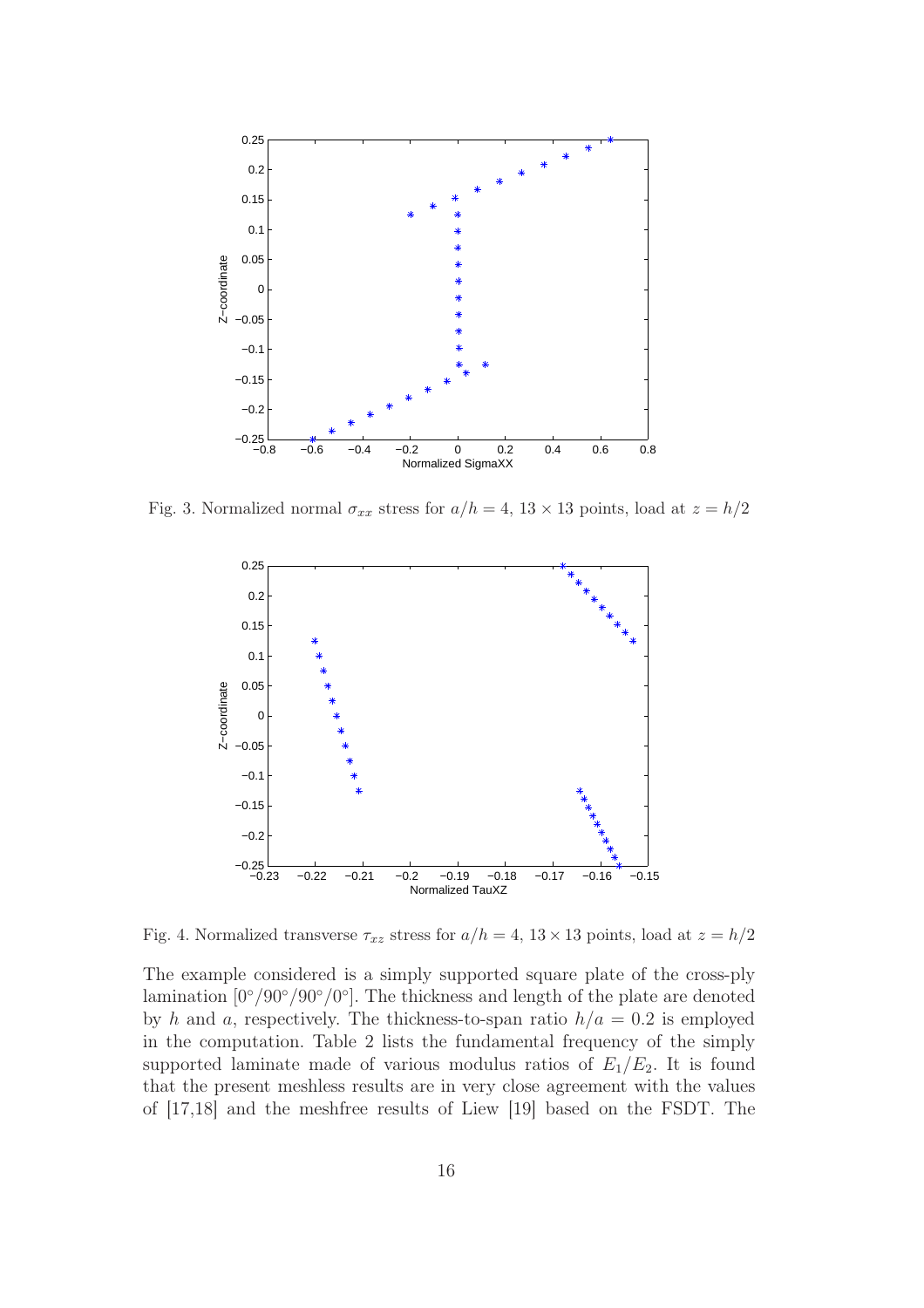

Fig. 5. Normalized normal  $\sigma_{xx}$  stress for  $a/h = 4$ ,  $13 \times 13$  points, load at  $z = 0$ 



Fig. 6. Normalized transverse  $\tau_{xz}$  stress for  $a/h = 4$ ,  $13 \times 13$  points, load at  $z = 0$ 

small differences may be due to the consideration of the through-the-thickness deformations in the present formulation.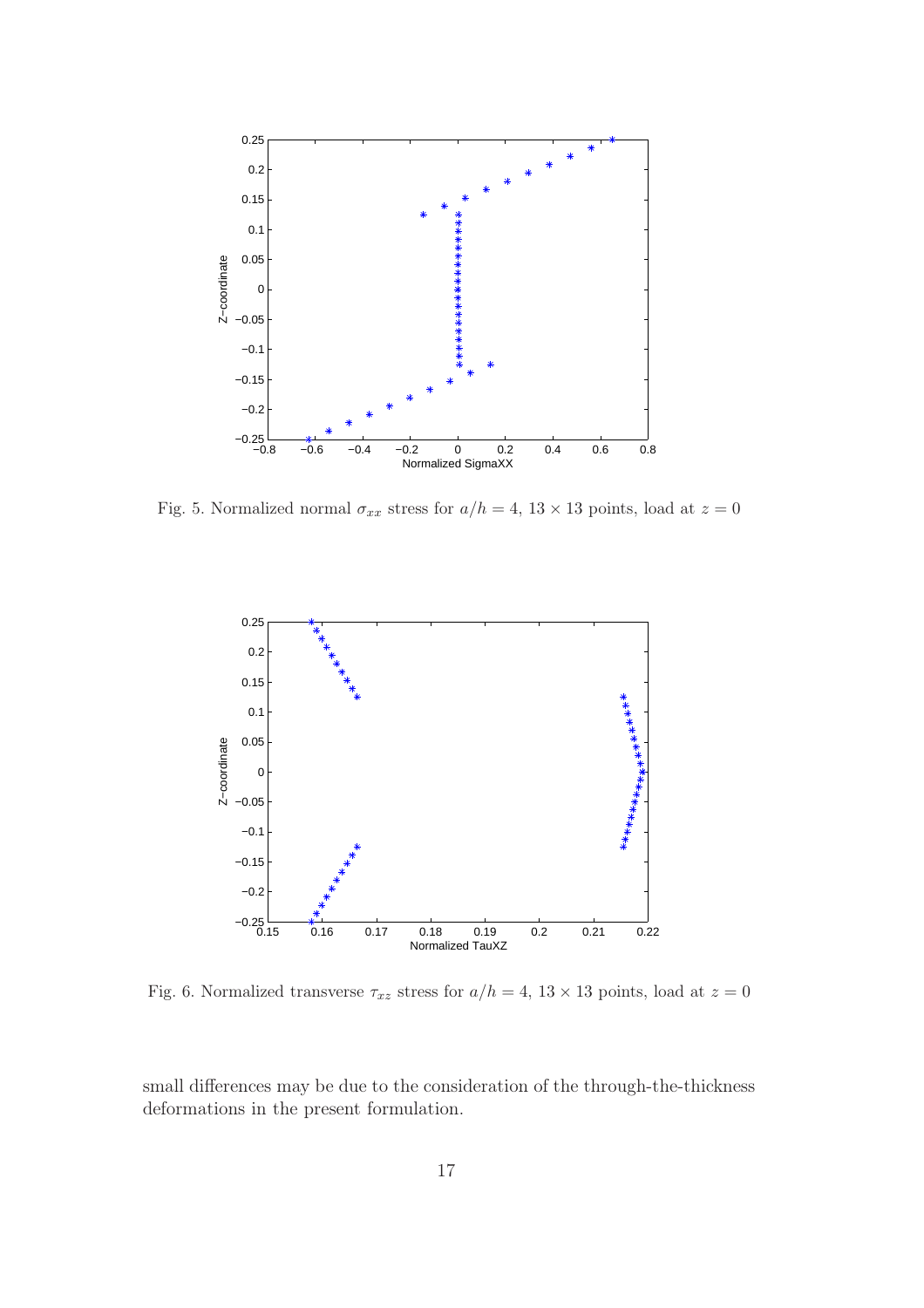#### 4.3 Sandwich plate

In this example, we consider a simply-supported square sandwich plate loaded by uniform transverse pressure  $p$ . The length and thickness of the plate are denoted by a, h, respectively. The plate ratio  $a/h$  is taken as 10. It consists of a two skins with equal thickness  $(0.1h)$  with the following mechanical properties:

$$
E_1/E_2 = 25; \quad G_{12}/E_2 = G_{13}/E_2 = 0.5; \quad G_{23}/E_2 = 0.2; \quad \nu_{12} = 0.25 \quad (53)
$$

while the inner layer, the weak core, has a thickness of 0.8h and the following mechanical properties:

$$
E_1/E_2 = 1; \quad G_{13}/E_2 = G_{23}/E_2 = 0.06; \quad G_{12}/E_2 = 0.016; \quad \nu_{12} = 0.25
$$
\n
$$
(54)
$$

In Table 3 the present RBF formulation is compared with closed-form results by Carrera and Ciuffreda  $[20]$ <sup>1</sup>.

Results are presented for transverse displacements  $U_z(a/2, b/2, 0)$ , and in-plane  $S_{xx}(a/2, b/2, h/2)$  and out-of-plane stress  $S_{xz}(0, b/2, 0)$ . Figures 7, 9, 11 illustrate the evolution of the normal stress  $S_{xx}$  across the thickness direction, for  $a/h = 4, 10, 100$ , respectively. Figures 8, 10, 12 illustrate the evolution of the transverse shear stress  $S_{xz}$  across the thickness direction, for  $a/h = 4, 10, 100$ , respectively.

<sup>&</sup>lt;sup>1</sup> Depending on the used variational statement (PVD or RMVT), the description of the variables (LWM or ESLM), the order of the used expansion  $N$ , a number of two-dimensional theories can be constructed. In order to denote different theories in a concise manner, acronims could conveniently used. Transverse stress and displacement z-fields have the assumptions for layer-wise mixed cases: LM1(Layerwise Mixed, linear) and LM4 (Layer-wise Mixed, fourth-order). Only displacement assumptions are made for LD1 (Layer-wise Displacement, linear) and LD3 (Layerwise Displacement, cubic) cases. A parabolic transverse stress field in each-layer is associated to linear a zig-zag diplacement field for the EMZC1 case (Equivalentsingle-layer Mixed including Zig-zag and interlaminar-Continuity, linear) and fourthorder transverse stress field in each-layer is associated to a cubic zig-zag displacement field for the EMZC3 case (Equivalent-single-layer Mixed including Zig-zag and interlaminar-Continuity, cubic). The EMZC3d approach is related with a theory that accounts for constant W across the thickness direction  $(w = w_0)$ . The ED4 and ED1 are Equivalent-single-layer displacement-based theories of the fourth-order and first-order types.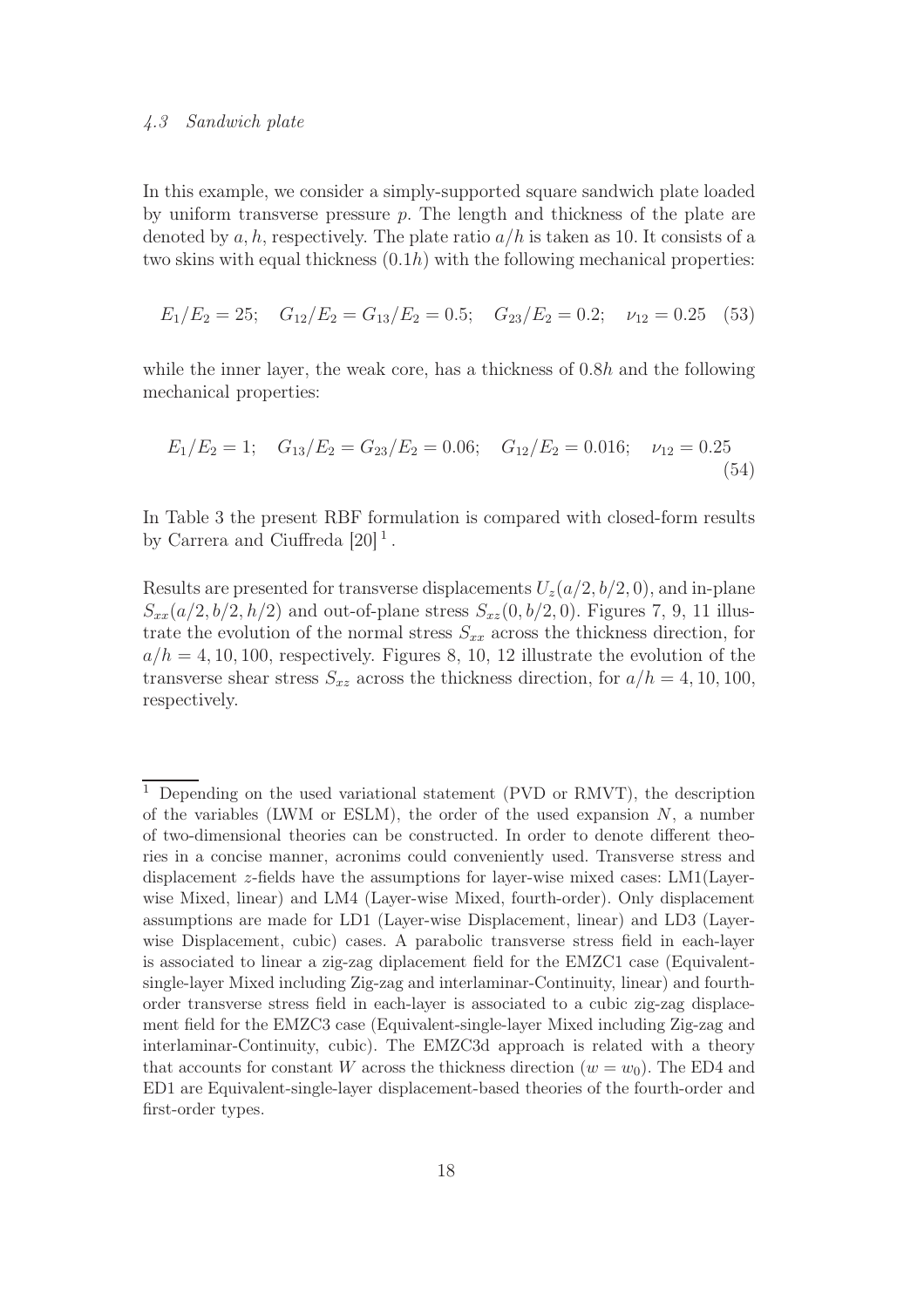

Fig. 7. Normalized normal  $S_{xx}$  stress for  $a/h = 4$ ,  $13 \times 13$  points, load at  $z = 0$ 



Fig. 8. Normalized transverse  $S_{xz}$  stress for  $a/h = 4$ ,  $13 \times 13$  points, load at  $z = 0$ 

## 5 Conclusions

In this paper we presented a study using the radial basis function collocation method to analyse static deformations and free vibrations of thin and thick laminated and sandwich plates using a layerwise formulation, allowing for through-the-thickness deformations.This has not been done before and serves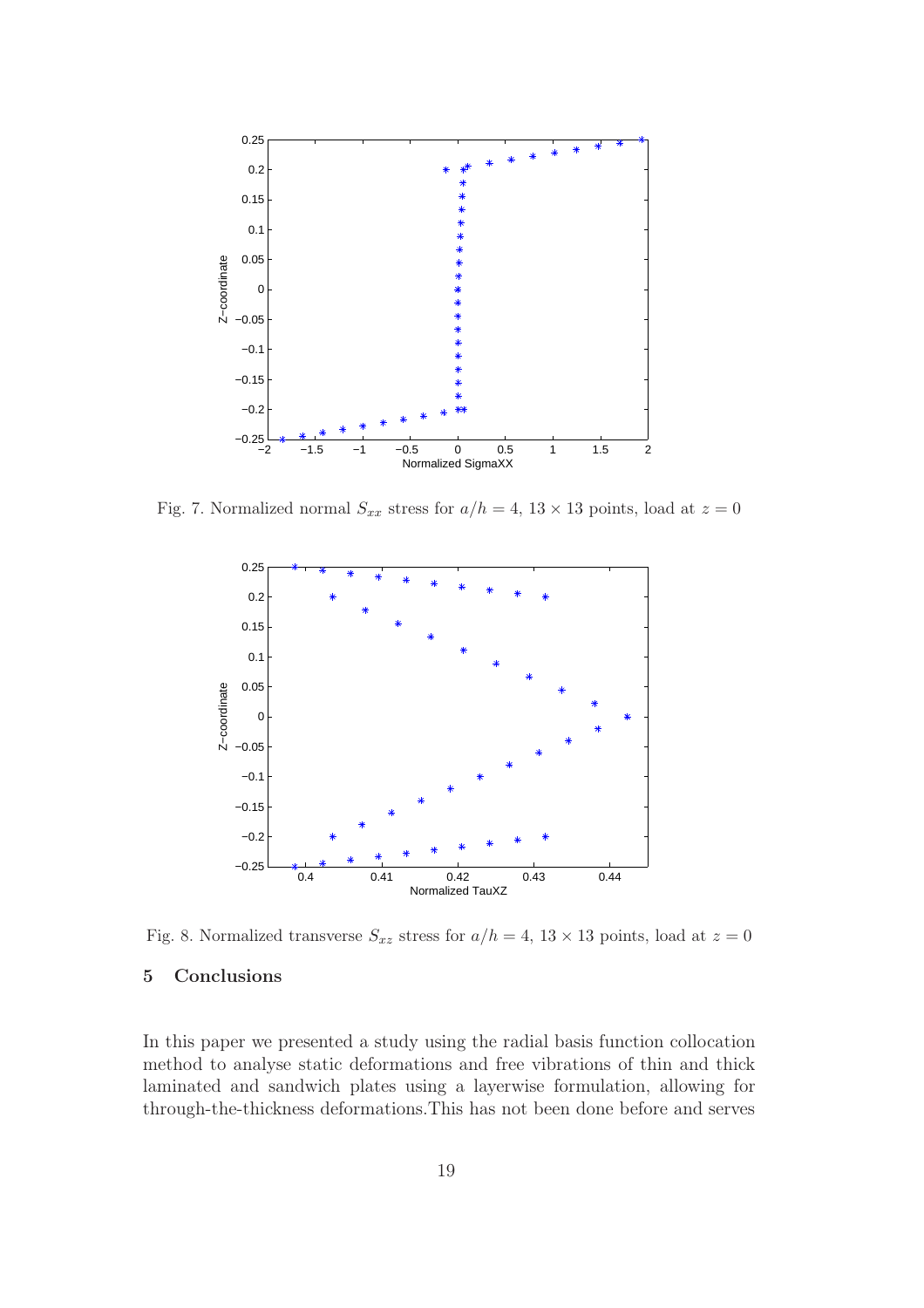

Fig. 9. Normalized normal  $S_{xx}$  stress for  $a/h = 10$ ,  $13 \times 13$  points, load at  $z = 0$ 



Fig. 10. Normalized transverse  $S_{xz}$  stress for  $a/h = 10, 13 \times 13$  points, load at  $z = 0$ 

to fills the gap of knowledge in this area.

Using the Unified Formulation with the radial basis collocation, all the  $C<sup>o</sup>$ plate formulations can be easily discretized by radial basis functions collocation. Also, the burden of deriving the equations of motion and boundary conditions is eliminated with the present approach. All is needed is to change one vector  $F_t$  that defines the expansion of displacements.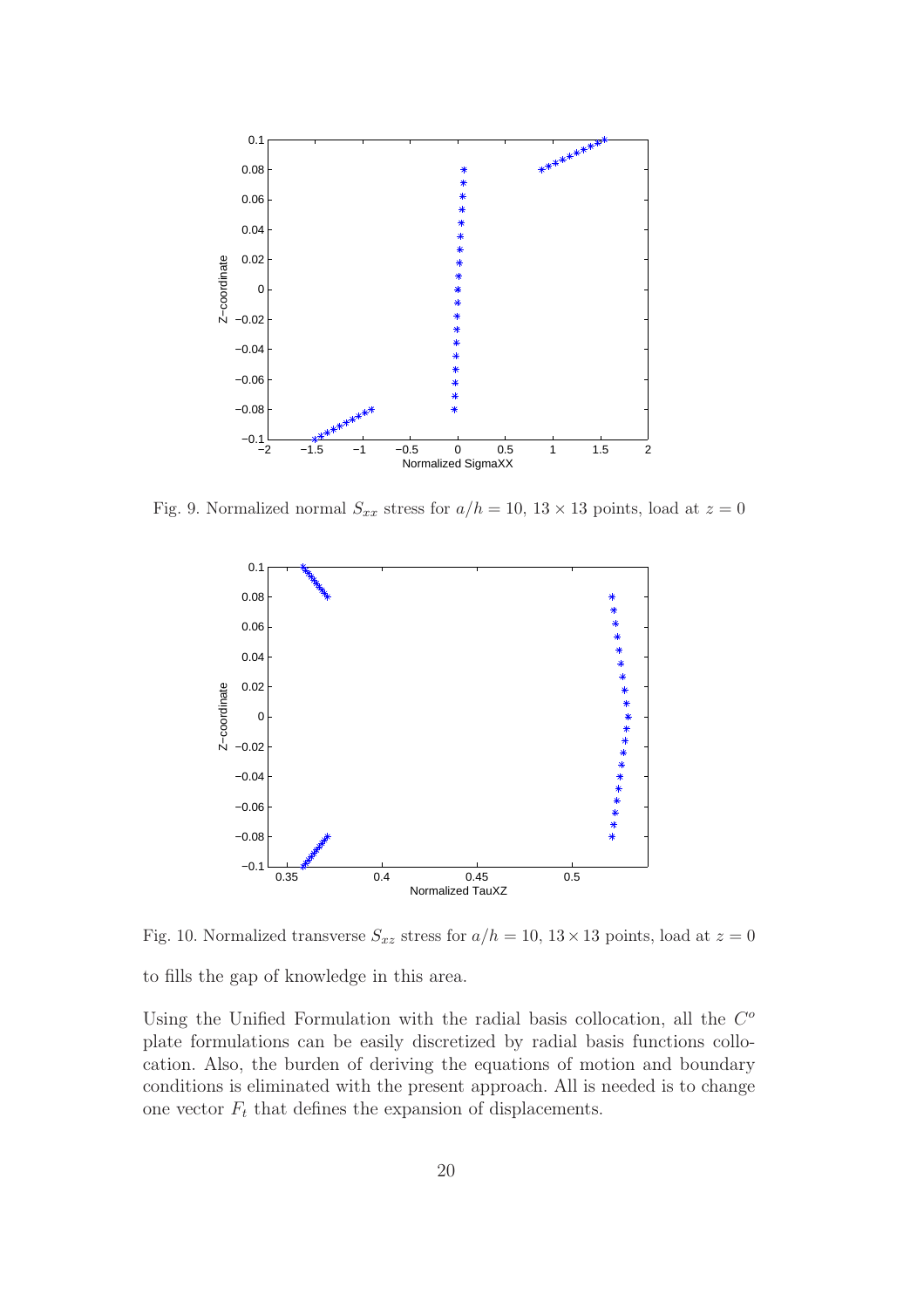

Fig. 11. Normalized normal  $\sigma_{xx}$  stress for  $a/h = 100$ ,  $17 \times 17$  points, load at  $z = 0$ 



Fig. 12. Normalized transverse  $\tau_{xz}$  stress for  $a/h = 100, 17 \times 17$  points, load at  $z = 0$ 

We analysed square cross-ply laminated plates in bending and free vibrations. The present results were compared with existing analytical solutions or competitive finite element solutions and excellent agreement was observed in all cases.

The present method is a simple yet powerful alternative to other finite element or meshless methods in the static deformation and free vibration analysis of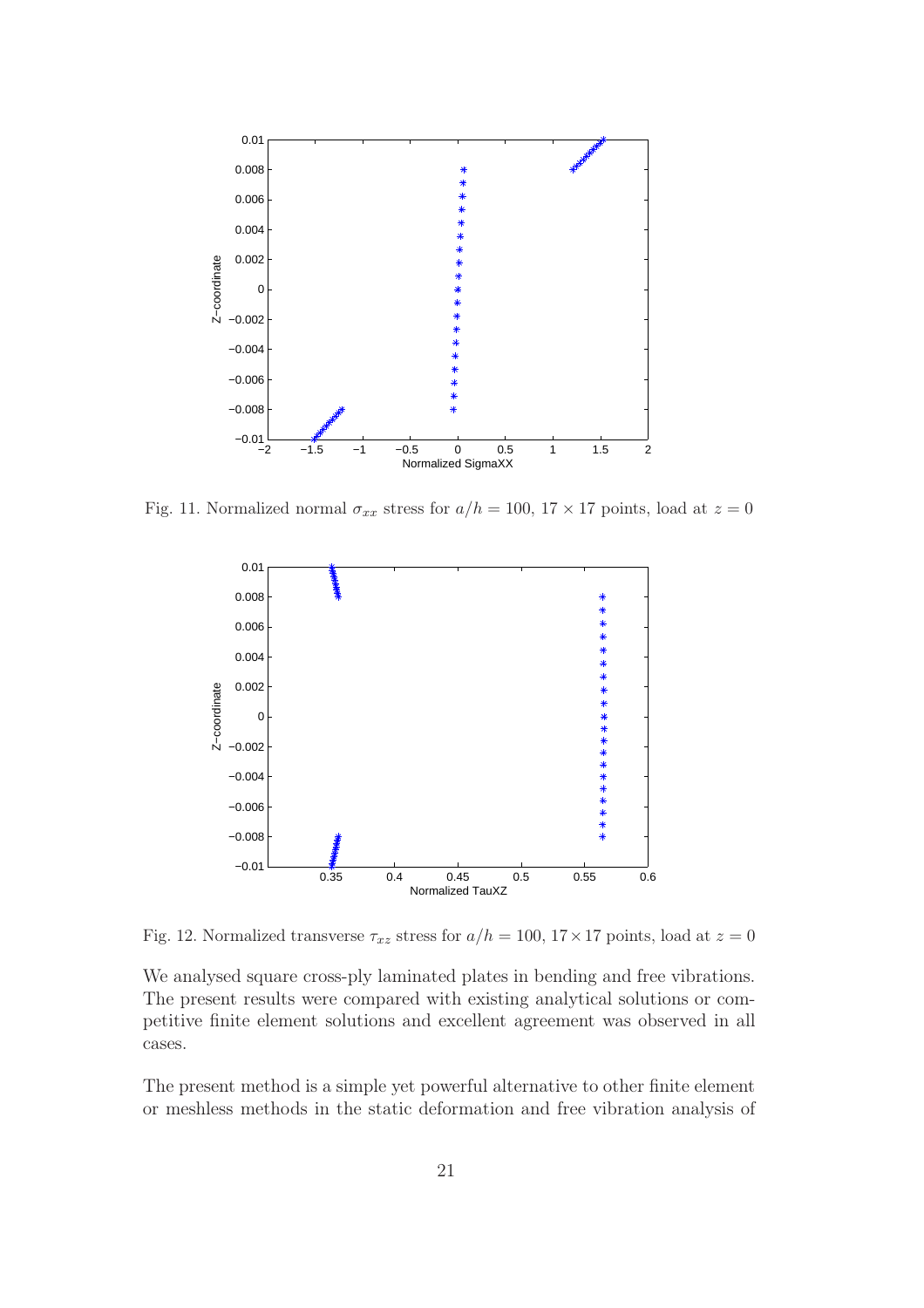thin and thick isotropic or laminated or sandwich plates.

#### Acknowledgement

The support of Ministério da Ciência Tecnologia e do Ensino superior and Fundo Social Europeu (MCTES and FSE) under programs POPH-QREN are gratefully acknowledged.

#### References

- [1] E. Carrera. Historical review of zig-zag theories for multilayered plates and shells. *Applied Mechanics Reviews*, (56):287–308, 2003.
- [2] G. Kirchhoff. Uber das gleichgewicht und die bewegung einer elastischen scheibe. *J. Angew. Math.*, 40:51–88, 1850.
- [3] E. Reissner. The effect of transverse shear deformations on the bending of elastic plates. *Journal of Applied mechanics*, 12:A69–A77, 1945.
- [4] R. D. Mindlin. Influence of rotary inertia and shear in flexural motions of isotropic elastic plates. *Journal of Applied mechanics*, 18:31–38, 1951.
- [5] E. J. Kansa. Multiquadrics- a scattered data approximation scheme with applications to computational fluid dynamics. i: Surface approximations and partial derivative estimates. *Computers and Mathematics with Applications*, 19(8/9):127–145, 1990.
- [6] A. J. M. Ferreira. A formulation of the multiquadric radial basis function method for the analysis of laminated composite plates. *Composite Structures*, 59:385– 392, 2003.
- [7] A. J. M. Ferreira. Thick composite beam analysis using a global meshless approximation based on radial basis functions. *Mechanics of Advanced Materials and Structures*, 10:271–284, 2003.
- [8] A. J. M. Ferreira, C. M. C. Roque, and P. A. L. S. Martins. Analysis of composite plates using higher-order shear deformation theory and a finite point formulation based on the multiquadric radial basis function method. *Composites: Part B*, 34:627–636, 2003.
- [9] E. Carrera. C<sup>0</sup> reissner-mindlin multilayered plate elements including zig-zag and interlaminar stress continuity. *International Journal of Numerical Methods in Engineering*, 39:1797–1820, 1996.
- [10] E. Carrera. Developments, ideas, and evaluations based upon reissner's mixed variational theorem in the modelling of multilayered plates and shells. *Applied Mechanics Reviews*, 54:301–329, 2001.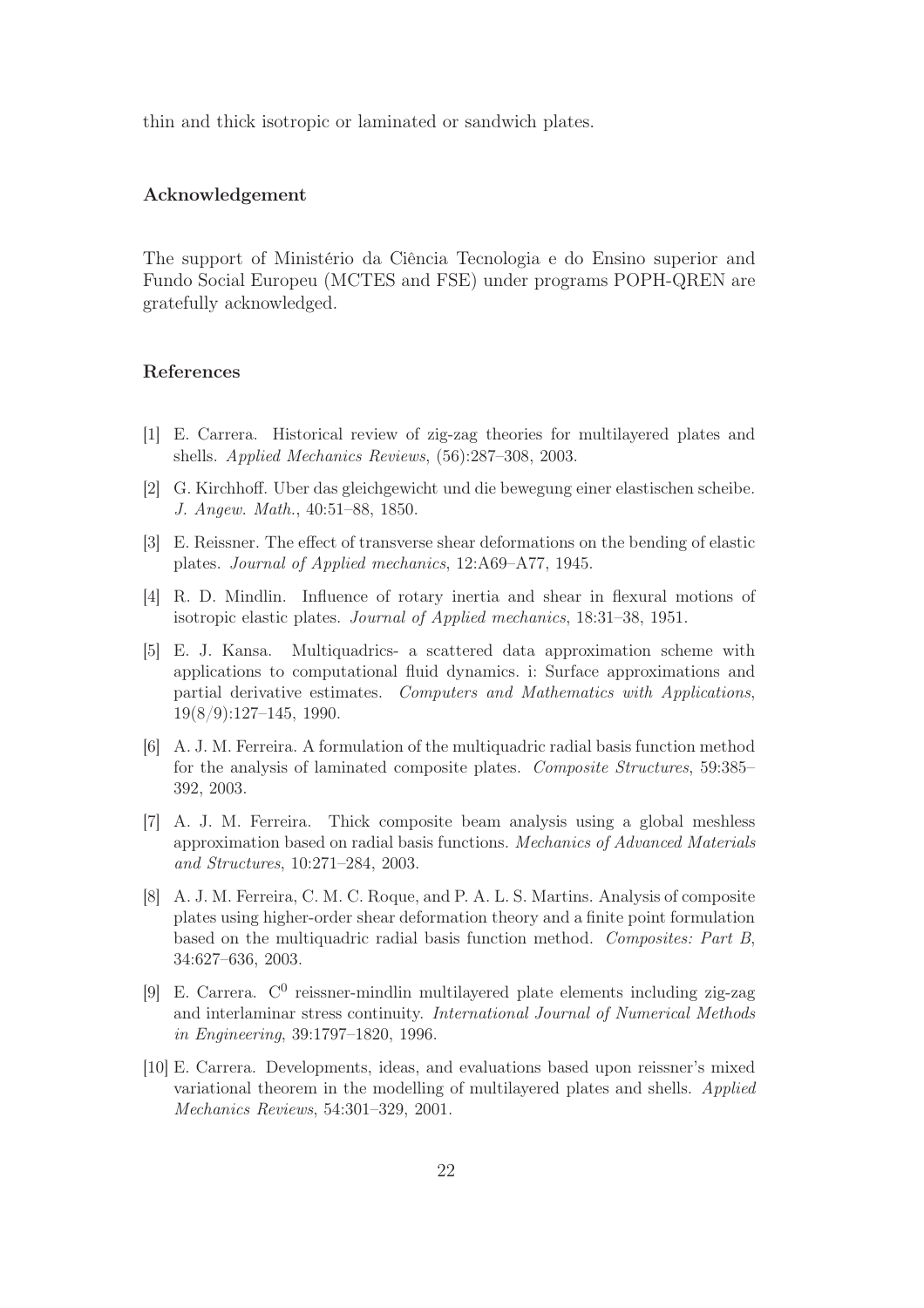- [11] A. J. M. Ferreira and G. E. Fasshauer. Computation of natural frequencies of shear deformable beams and plates by a rbf-pseudospectral method. *Computer Methods in Applied Mechanics and Engineering*, 196:134–146, 2006.
- [12] G. Akhras, M. S. Cheung, and W. Li. Finite strip analysis for anisotropic laminated composite plates using higher-order deformation theory. *Computers & Structures*, 52(3):471–477, 1994.
- [13] J. N. Reddy. A simple higher-order theory for laminated composite plates. *Journal of Applied Mechanics*, 51:745–752, 1984.
- [14] J. N. Reddy and W. C. Chao. A comparison of closed-form and finite-element solutions of thick laminated anisotropic rectangular plates. *Nuclear Engineering and Design*, 64:153–167, 1981.
- [15] N. J. Pagano. Exact solutions for rectangular bidirectional composites and sandwich plates. *Journal of Composite Materials*, 4:20–34, 1970.
- [16] A. J. M. Ferreira. Analysis of composite plates using a layerwise deformation theory and multiquadrics discretization. *Mechanics of Advanced Materials and Structures*, 12(2):99–112, 2005.
- [17] J. N. Reddy. Bending of laminated anisotropic shells by a shear deformable finite element. *Fibre Science and Technology*, 17:9–24, 1982.
- [18] A. A. Khdeir and L. Librescu. Analysis of symmetric cross-ply elastic plates using a higher-order theory,part ii: buckling and free vibration. *Composite Structures*, 9:259–277, 1988.
- [19] K. M. Liew, Y. Q. Huang, and J. N. Reddy. Vibration analysis of symmetrically laminated plates based on fsdt using the moving least squares differential quadrature method. *Computer Methods in Applied Mechanics and Engineering*, 192:2203–2222, 2003.
- [20] E. Carrera and A. Ciuffreda. A unified formulation to assess theories of multilayered plates for various bending problems. *Compos. Struct.*, 69:4271– 293, 2005.